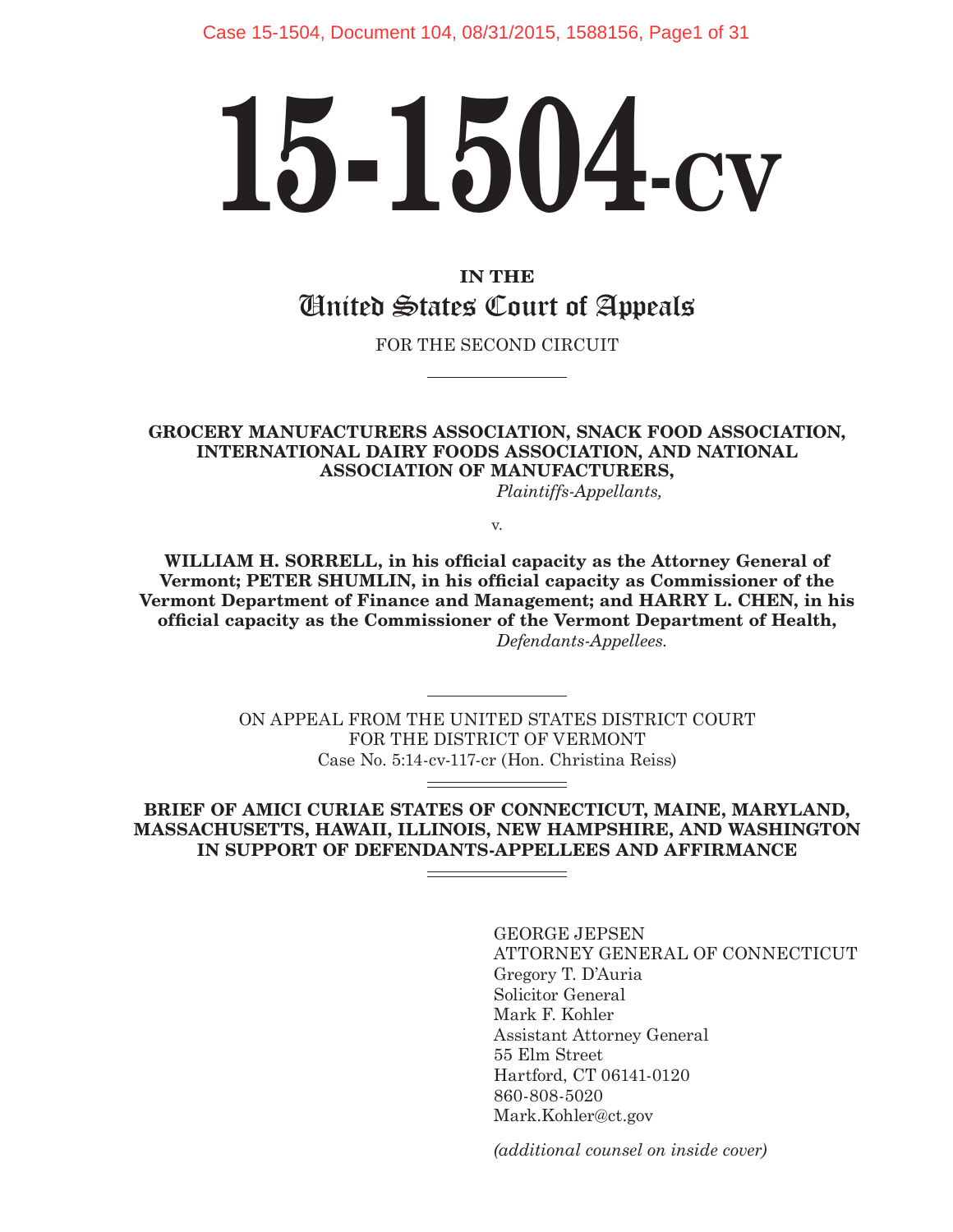JANET T. MILLS ATTORNEY GENERAL OF MAINE 6 State House Station Augusta, ME 04333 202-626-8800

BRIAN E. FROSH ATTORNEY GENERAL OF MARYLAND 200 Saint Paul Place Baltimore, Maryland 21202 410-576-6300

JOSEPH FOSTER ATTORNEY GENERAL OF NEW HAMPSHIRE 33 Capital St. Concord, NH 03301 603-271-4900

DOUGLAS S. CHIN ATTORNEY GENERAL OF HAWAII 425 Queen St. Honolulu, HI 96813 808-586-1365

MAURA HEALEY ATTORNEY GENERAL OF **MASSACHUSETTS** One Ashburton Place Boston, MA 02108 617-727-2200

LISA MADIGAN ATTORNEY GENERAL OF ILLINOIS 100 West Randolph Street 12th Floor Chicago, Illinois 60601 312-814-3000

ROBERT W. FERGUSON ATTORNEY GENERAL OF WASHINGTON 1125 Washington Street SE PO Box 40100 Olympia, WA 98504-0100 360-753-6200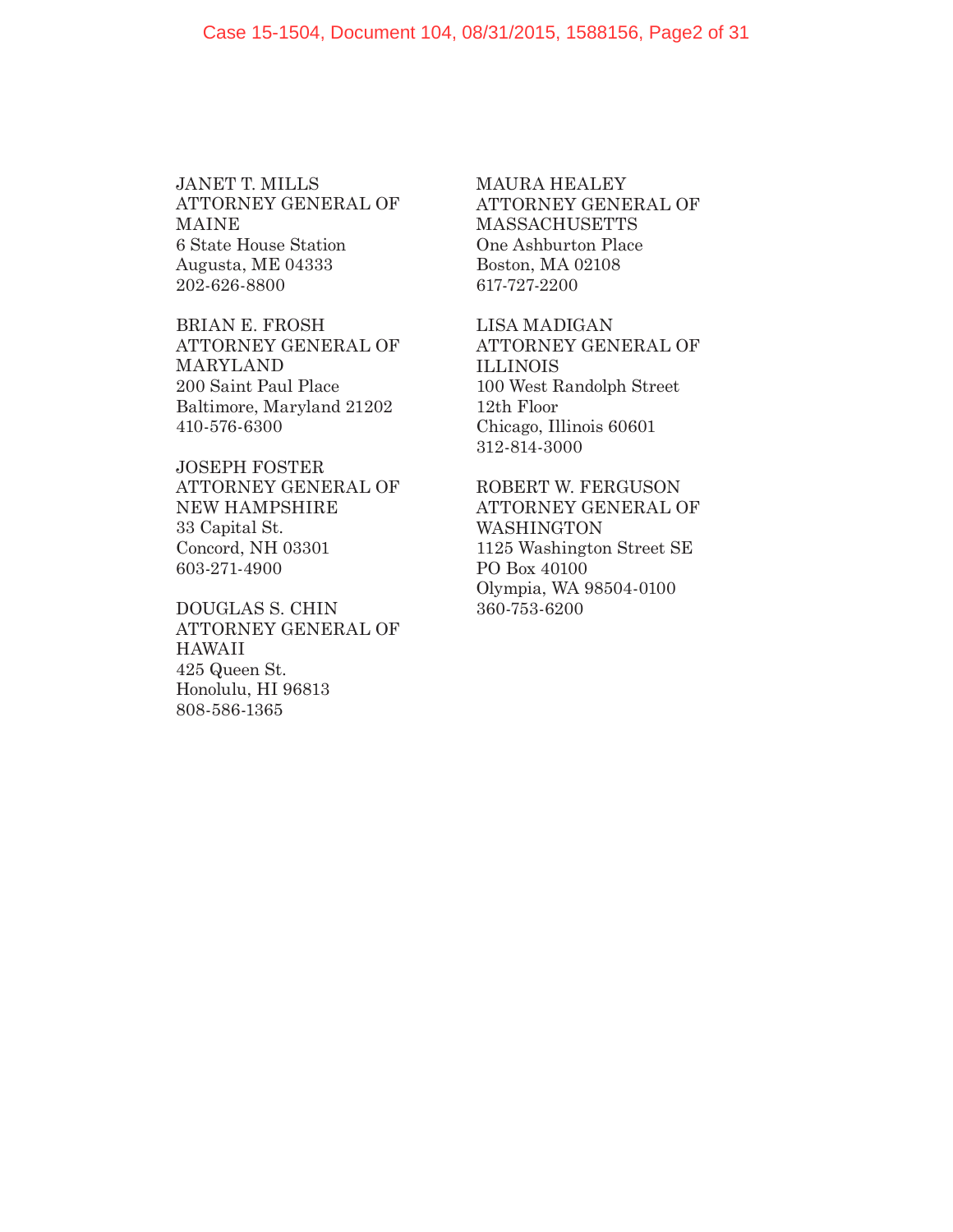# **TABLE OF CONTENTS**

| A. The Rational Basis Standard Enunciated in <i>Zauderer</i> Governs<br>the Validity of Mandatory Commercial Disclosure Laws under |
|------------------------------------------------------------------------------------------------------------------------------------|
| B. The Vermont Law Requires Disclosure of Factual and<br>Uncontroversial Commercial Information Within the Meaning of              |
|                                                                                                                                    |
|                                                                                                                                    |
|                                                                                                                                    |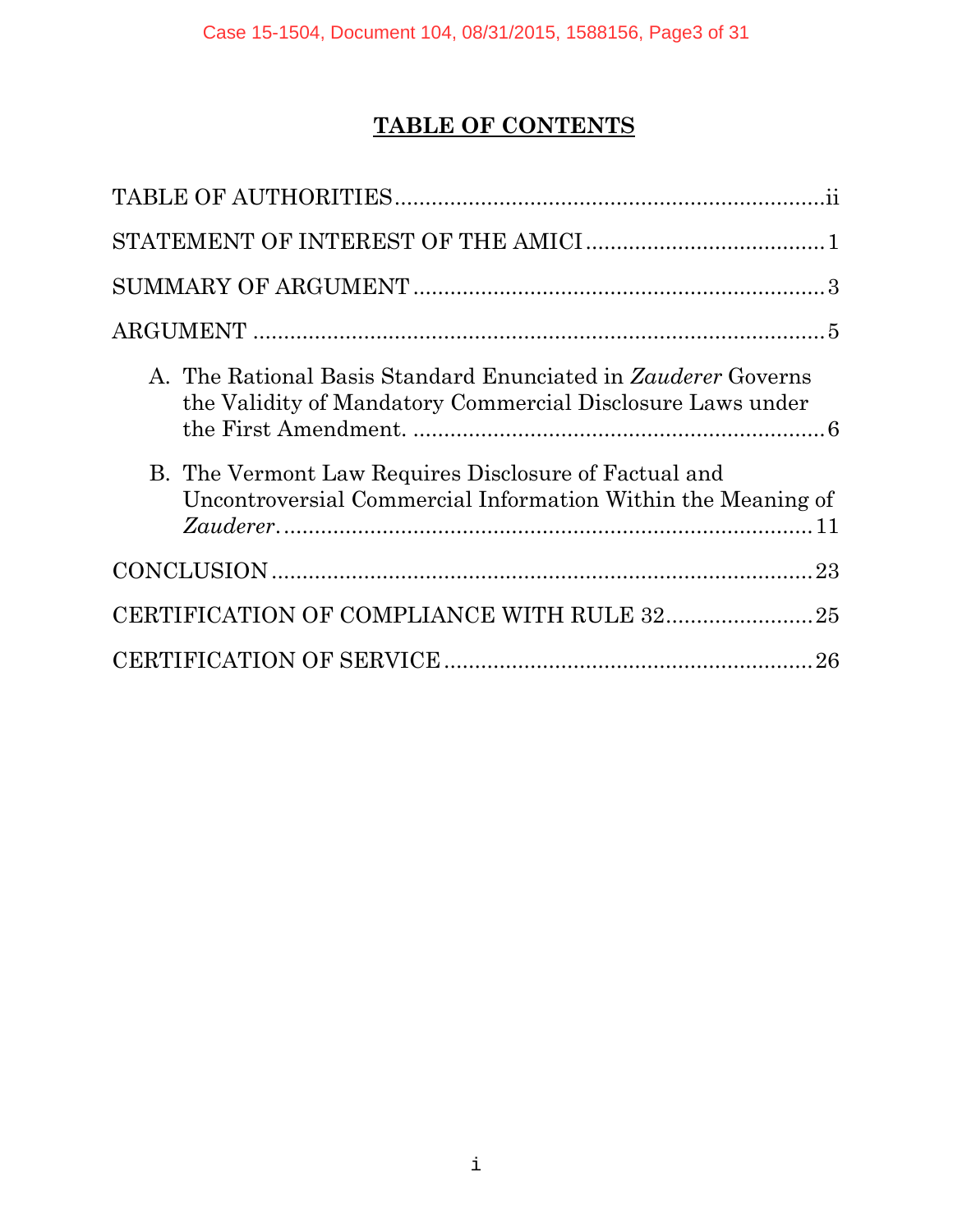# **TABLE OF AUTHORITIES**

## <span id="page-3-0"></span>**Cases**

| American Meat Institute v. U.S. Dept. of Agriculture, 760 F.3d 18 (D.C.          |
|----------------------------------------------------------------------------------|
| Arkansas Game & Fish Comm'n v. United States, 133 S.Ct. 511                      |
| Central Hudson Gas & Elec. Corp. v. Public Serv. Comm'n, 447 U.S. 557            |
| <i>Connecticut Bar Ass'n v. United States, 620 F.3d 81 (2d Cir. 2010)10</i>      |
| CTIA-Wireless Ass'n v. City & Cty. of San Francisco, 494 Fed. Appx. 752          |
| Evergreen Ass'n, Inc. v. City of New York, 740 F.3d 233                          |
| <i>International Dairy Foods Ass'n v. Amestoy, 92 F.3d 67</i>                    |
| Milavetz, Gallop & Milavetz, P.A. v. United States, 559 U.S. 229, 249            |
| <i>National Elec. Mfrs. Ass'n v. Sorrell, 272 F.3d 104 (2d Cir. 2001), cert.</i> |
| New York State Restaurant Ass'n v. New York City Bd. of Health, 556              |
|                                                                                  |
|                                                                                  |
| Virginia Pharmacy Bd. v. Virginia Citizens Consumer Council, Inc., 425           |
| West Virginia State Bd. of Educ. v. Barnette, 319 U.S. 624 (1943)7               |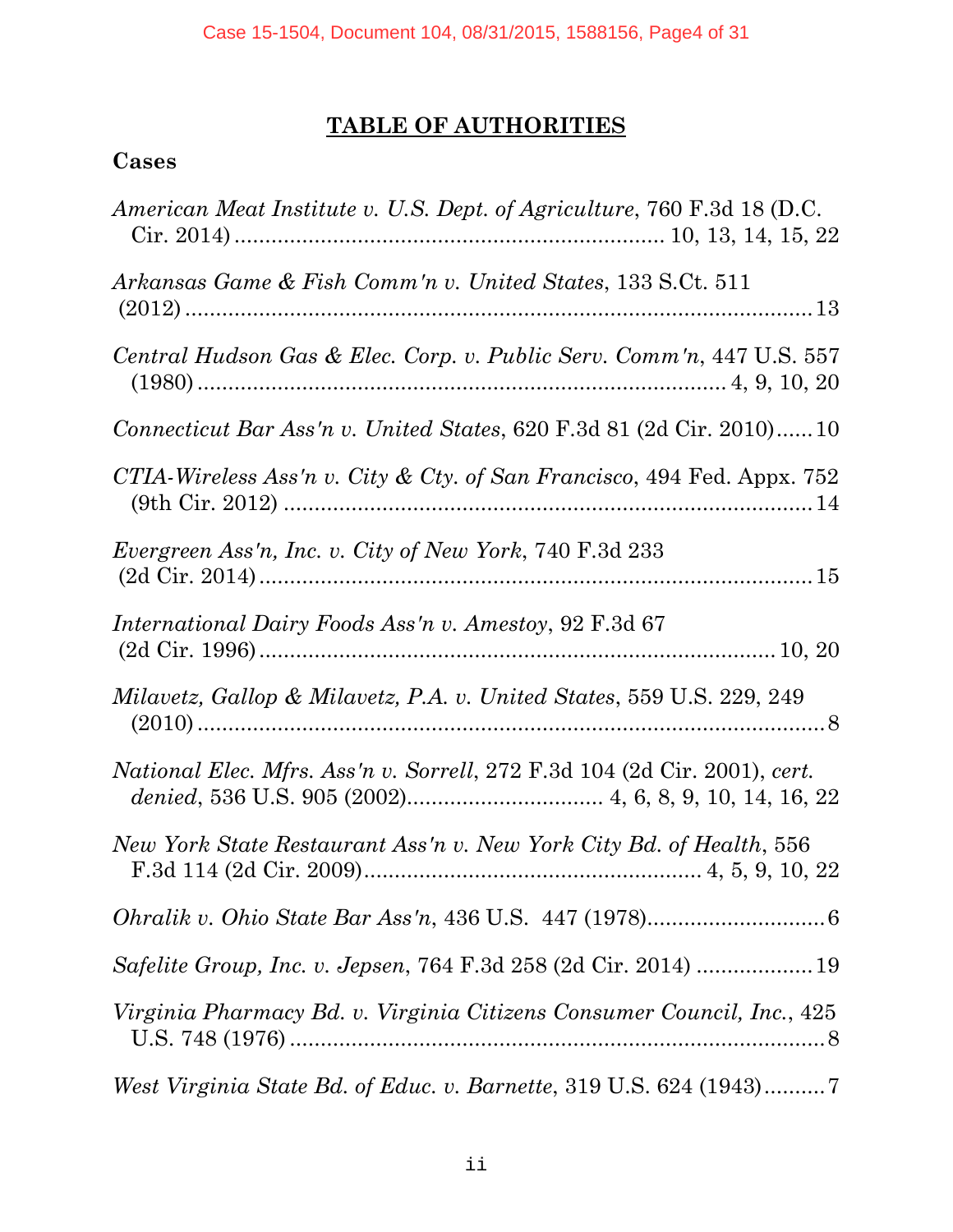| Zauderer v. Office of Disciplinary Counsel of Supreme Court of Ohio, |  |
|----------------------------------------------------------------------|--|
| <b>Statutes</b>                                                      |  |
|                                                                      |  |
|                                                                      |  |
|                                                                      |  |
|                                                                      |  |
|                                                                      |  |
|                                                                      |  |
|                                                                      |  |
|                                                                      |  |
|                                                                      |  |

# **Regulations**

# Rules

|--|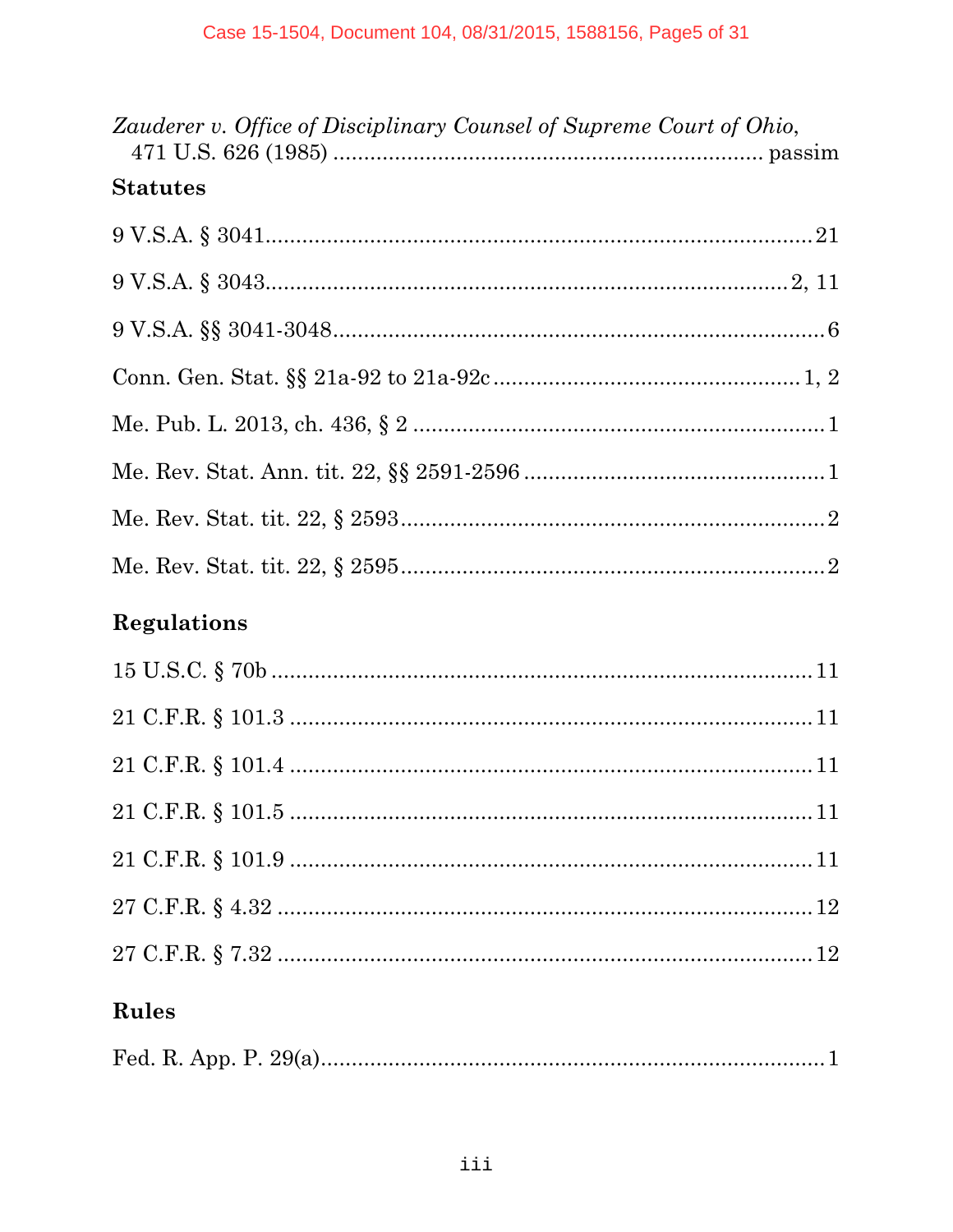#### **STATEMENT OF INTEREST OF THE AMICI**

<span id="page-5-0"></span>The States of Connecticut, Maine, Maryland, Massachusetts, Hawaii, Illinois, New Hampshire, and Washington submit this amicus brief in support of defendants-appellees pursuant to Fed. R. App. P. 29(a), which permits a state to file a brief as amicus curiae without consent of the parties or leave of court. In addition, the parties have filed a mutual consent to the filing of any amicus briefs. (Doc. 43).

The plaintiffs challenge the constitutionality of Vermont's law requiring food to be sold at retail for human consumption that is produced entirely or in part with genetic engineering to be labeled as such. Connecticut and Maine have enacted similar statutes.[1](#page-5-1) *See* Conn. Gen. Stat. §§ 21a-92 to 21a-92c; Me. Rev. Stat. Ann. tit. 22, §§ 2591- 2596. Specifically, Connecticut's law provides that, with certain enumerated exceptions, food intended for human consumption and seed or seed stock that is intended to produce food for human consumption

<span id="page-5-1"></span>ī <sup>1</sup> Connecticut's statute does not become effective until (1) four other states, including one state bordering Connecticut, enact a mandatory labeling law for genetically engineered foods that is consistent with Connecticut's statute, and (2) the aggregate population of such states in the northeast United States enacting a labeling law exceeds 20 million. Conn. Gen. Stat. § 21a-92(a) (2015). Similarly, Maine's statute does not become effective, and would be repealed on January 1, 2018, unless a genetically engineered labeling law is enacted by at least five contiguous states, including Maine. Me. Pub. L. 2013, ch. 436, § 2. Neither of these sets of conditions is yet satisfied.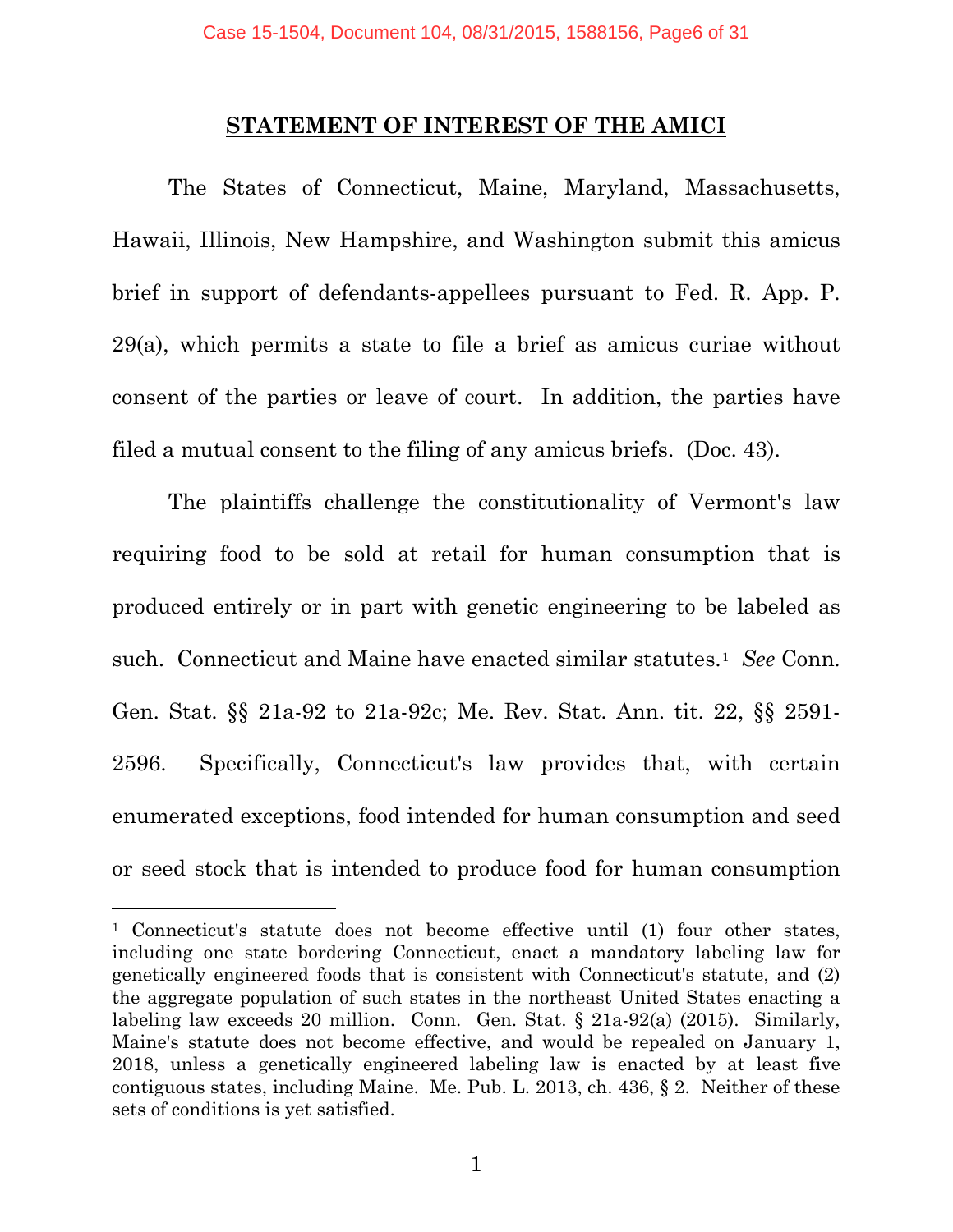must be labeled if it is entirely or partially genetically engineered. Conn. Gen. Stat. § 21a-92c; *see also* Me. Rev. Stat. tit. 22, § 2593. Like Vermont's labeling law, *see* 9 V.S.A. § 3043, Connecticut's statute requires genetically engineered food products subject to the statute to be labeled with the clear and conspicuous words "Produced with Genetic Engineering." Conn. Gen. Stat. § 21a-92c(a); *see also* Me. Rev. Stat. tit. 22, § 2593. Violations of these requirements can result in civil penalties and other enforcement measures. Conn. Gen. Stat. § 21a-92c(d)-(g); *see also* Me. Rev. Stat. tit. 22, § 2595.

The Court's resolution of the constitutional issues concerning Vermont's genetically engineered labeling law will obviously have significant ramifications for similar labeling laws. Moreover, subjecting mandatory commercial disclosure laws to heightened judicial scrutiny, as the plaintiffs demand, threatens to undermine a wide range of labeling and public reporting laws that the federal and state governments routinely impose on commercial speakers, including those relating to food, medical and pharmaceutical products, banking and lending practices, securities, and consumer protection disclosures that involve virtually every business.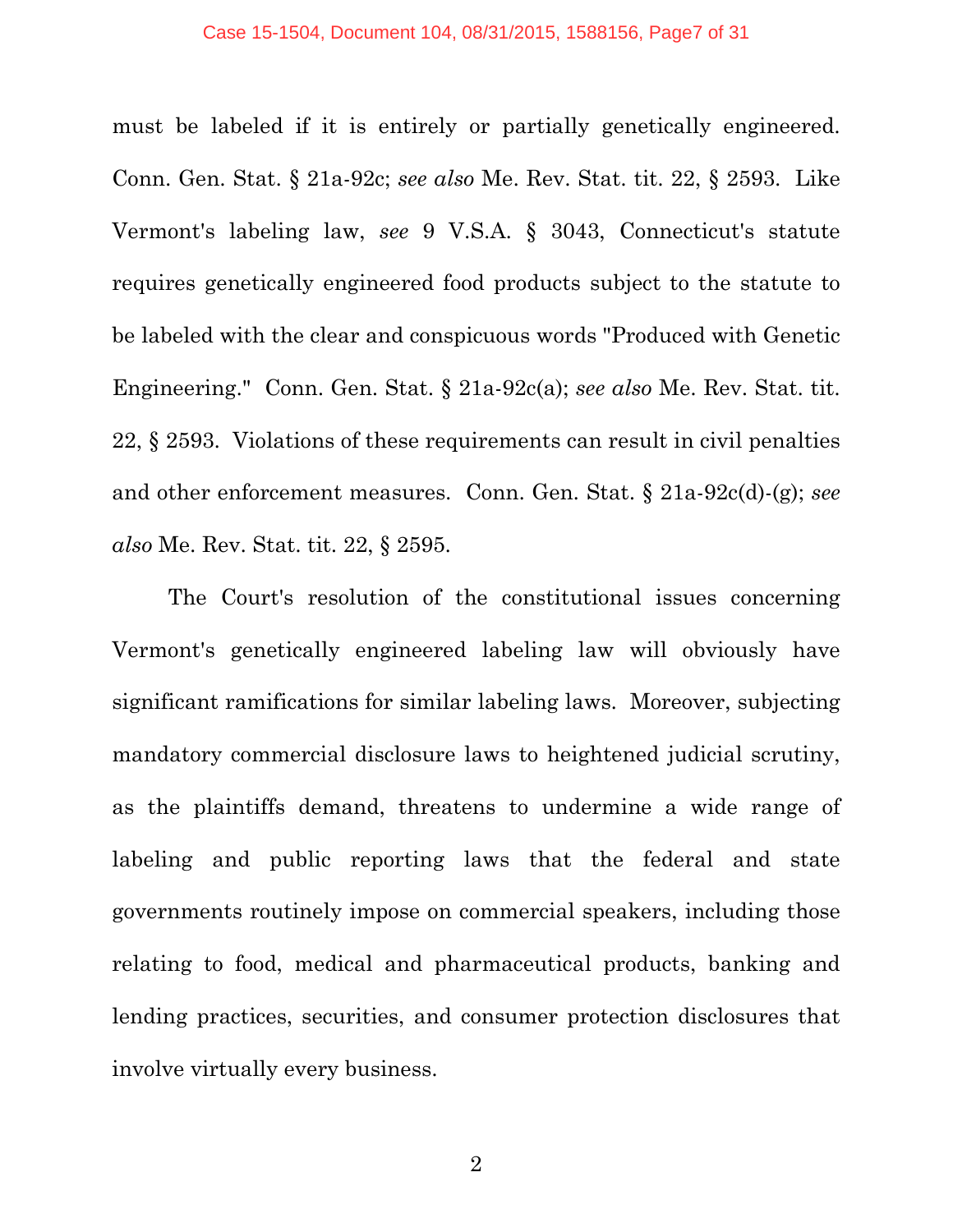#### **SUMMARY OF ARGUMENT**

<span id="page-7-0"></span>Vermont requires food products that are produced with genetic engineering have a label stating that straight forward fact. The mandated disclosures Vermont's law requires – that a product was produced by genetic engineering – is a neutral, accurate factual statement. Under *Zauderer v. Office of Disciplinary Counsel of Supreme Court of Ohio*, 471 U.S. 626 (1985), compelled disclosures of commercial "factual and uncontroversial" information is subject, for First Amendment purposes, to reasonable basis scrutiny.

Because it mandates disclosing only accurate factual information, Vermont's labeling requirement furthers, rather than obstructs, the availability and flow of commercial information. The information that it requires to be disclosed is information that the citizens of Vermont, through their elected representatives, have determined that they want to have available to them so that they may make their own decisions about whether to purchase food produced with genetic engineering. Although there may be continuing public debate and controversy over genetically engineered food, the existence of that debate itself does not transform the otherwise neutral, accurate disclosure into something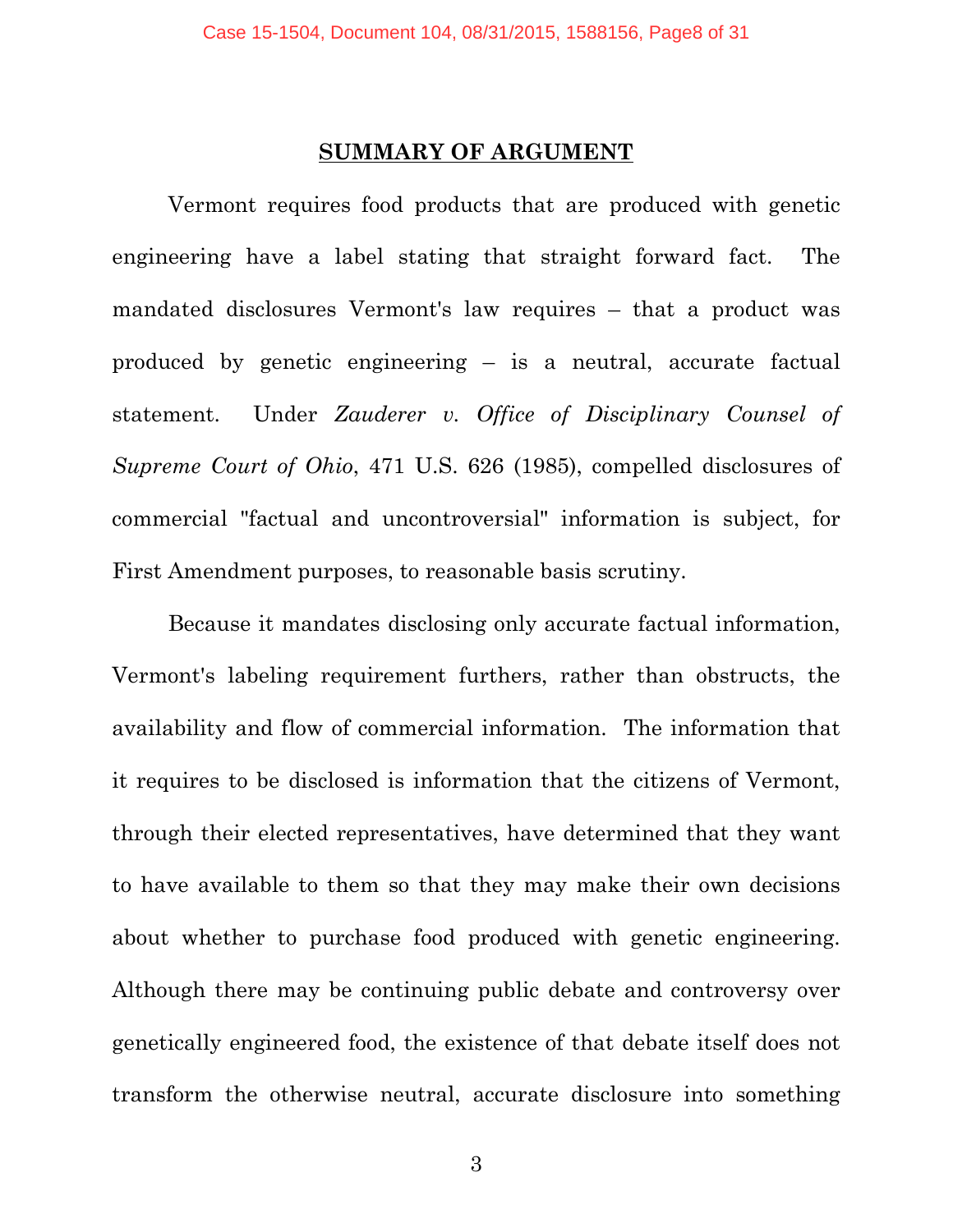other than "factual and uncontroversial" commercial information. Vermont's labeling law does not mandate any statement about genetic engineering or its products that is not truthful or factual. It does not prohibit, obstruct or deter a commercial speaker's communication with prospective customers in any way. Nor does it require the commercial speaker to communicate a state-sanctioned warning or recommendation. It only requires communication of an accurate factual statement. Against this, the commercial speaker's First Amendment interest in withholding factual information is minimal.

The plaintiffs' First Amendment commercial speech claims are therefore governed by the less exacting standard articulated in *Zauderer*, as further developed by this Court in *New York State Restaurant Ass'n v. New York City Bd. of Health*, 556 F.3d 114, 131-32 (2d Cir. 2009) ("*NYSRA*"), and *National Elec. Mfrs. Ass'n v. Sorrell*, 272 F.3d 104, 113 (2d Cir. 2001) ("*NEMA*"), *cert. denied*, 536 U.S. 905 (2002), and not by intermediate judicial scrutiny under *Central Hudson Gas & Elec. Corp. v. Public Serv. Comm'n*, 447 U.S. 557 (1980).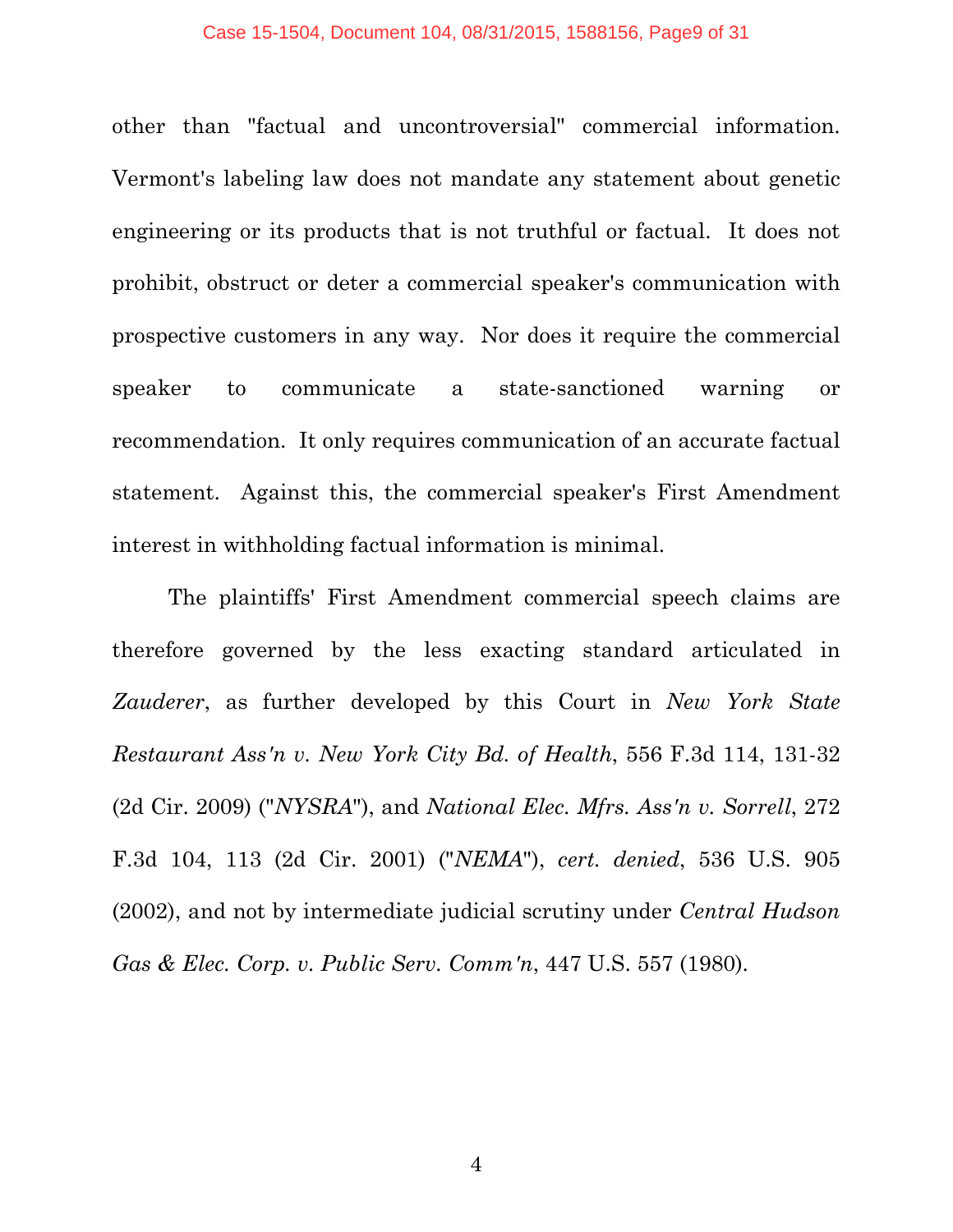#### **ARGUMENT**

<span id="page-9-0"></span>The plaintiffs' members sell food for profit in states like Vermont and Connecticut. Yet they desire to withhold certain information about the products they sell. A significant portion of Vermont's consuming public, as reflected in the enactment of legislation by their elected representatives, wants that information. As a foremost principle of the First Amendment, speech – and particularly speech about commercial information – should be promoted, not concealed. The plaintiffs' effort to avoid compliance with Vermont's reasonable genetic engineering labeling requirements is distinctly at odds with that First Amendment value.

Commercial speech – in this case, labeling of food products – comes within the protections of the First Amendment. However, "the protection afforded commercial speech is 'somewhat less extensive than that afforded noncommercial speech.'" *NYSRA*, 556 F.3d at 131-32 (quoting *Zauderer*, 471 U.S. at 637). The scope of First Amendment protection for commercial speech to a very large degree depends on "the 'common-sense' distinction between speech proposing a commercial transaction, which occurs in an area traditionally subject to government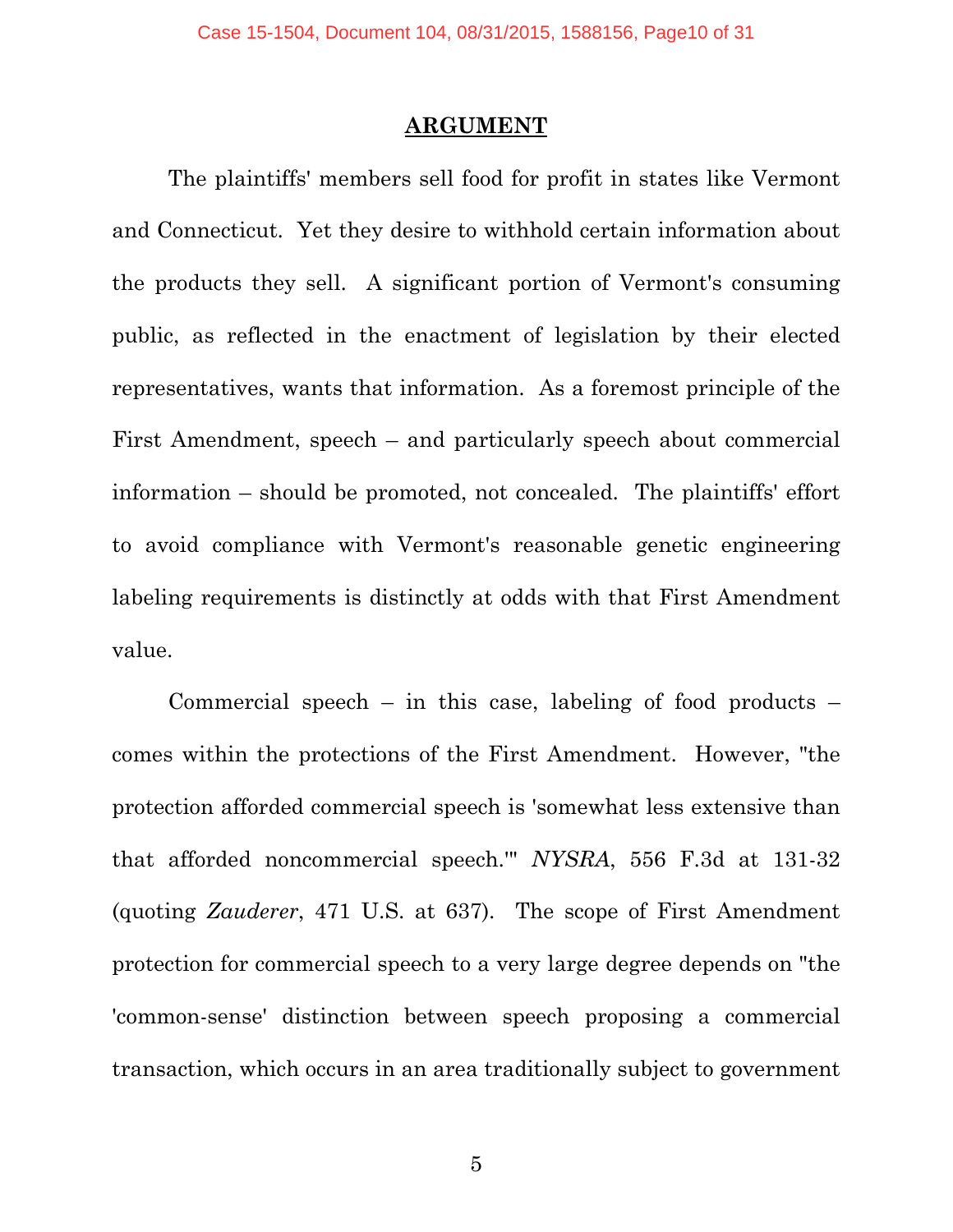regulation, and other varieties of speech." *Ohralik v. Ohio State Bar Ass'n*, 436 U.S. 447, 455-56 (1978). This is particularly true for laws that just mandate disclosure of commercial information, rather than prohibit speech. *NEMA*, 272 F.3d at 113.

## <span id="page-10-0"></span>**A. The Rational Basis Standard Enunciated in** *Zauderer* **Governs the Validity of Mandatory Commercial Disclosure Laws under the First Amendment.**

State laws mandating disclosure of factual commercial information, like Vermont's genetic engineering labeling law, 9 V.S.A. §§ 3041-3048, further the paramount First Amendment value relating to commercial speech – the free flow of commercial information. Mandated disclosures of factual commercial information, unlike other First Amendment issues, should therefore be judged under a rational basis standard.

The constitutional treatment of commercial mandated disclosure laws was first addressed in the seminal case of *Zauderer v. Office of Disciplinary Counsel*, 471 U.S. 626, 637 (1985). *Zauderer* addressed the constitutionality of a state court's disciplining of an attorney who failed to include information in advertising that clients might be liable for litigation costs. The Court concluded that mandating the disclosure of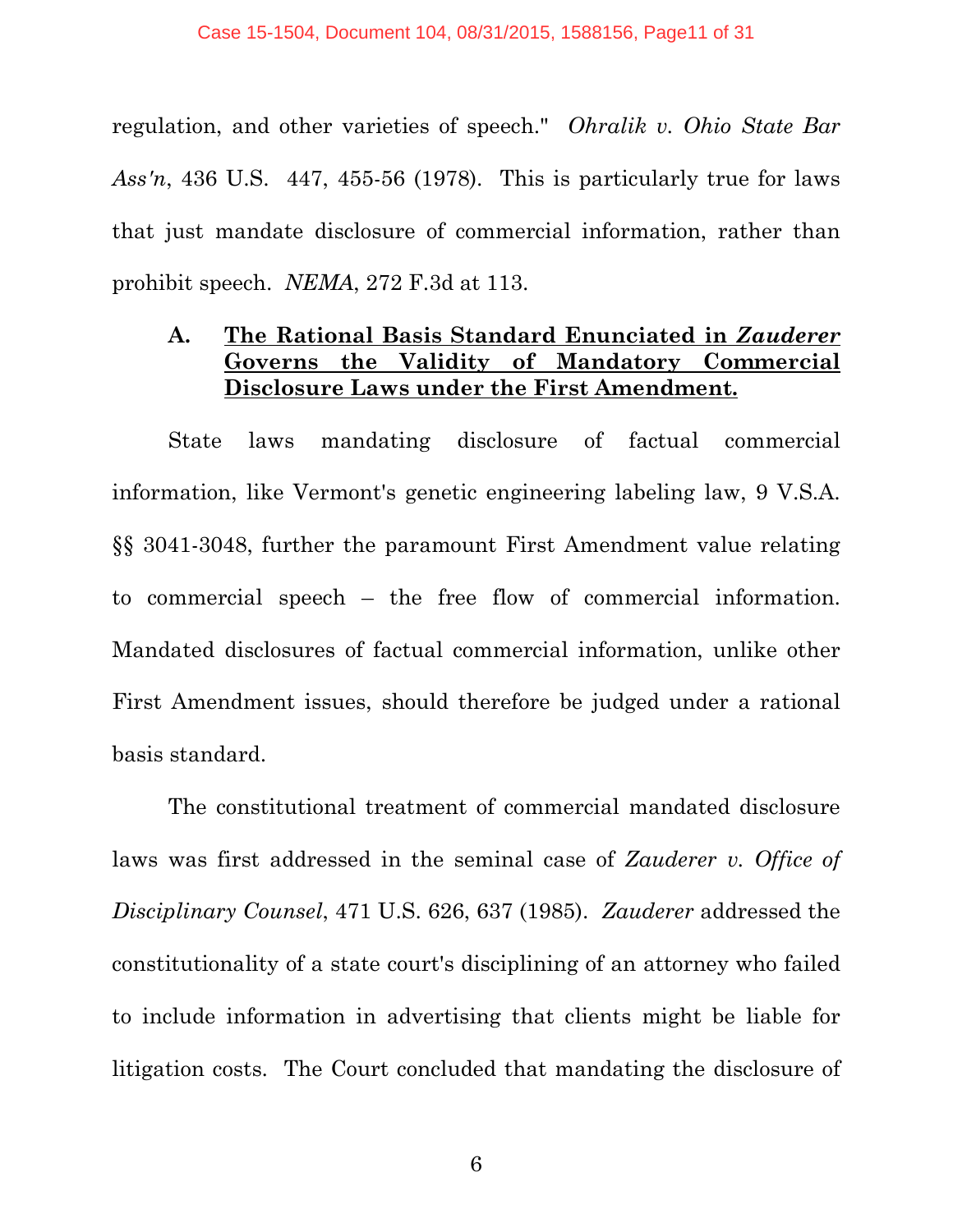such information in the context of commercial speech did not offend the First Amendment. After observing that, for noncommercial speech, compelled expression can offend First Amendment values just as seriously as prohibiting speech, the Court contrasted mandatory commercial disclosures as raising few First Amendment concerns. In requiring mandatory disclosure of potential fees in attorney advertising, the state had "not attempted 'to prescribe what shall be orthodox in politics, nationalism, religion, or other matters of opinion or force citizens to confess by word or act their faith therein.'" *Id.* at 651 (quoting *West Virginia State Bd. of Educ. v. Barnette*, 319 U.S. 624, 642

(1943)). Instead, the state sought

only to prescribe what shall be orthodox in commercial advertising, and its prescription has taken the form of a requirement that [an attorney] include in his advertising purely factual and uncontroversial information about the terms under which his services will be available.

Id. Because of the very different nature of compelled disclosures in commercial speech, such state regulation was subject to lenient rational basis scrutiny, which in *Zauderer* was satisfied by the state's interest in combatting misleading or deceptive advertising. *Id*. at 652; *see*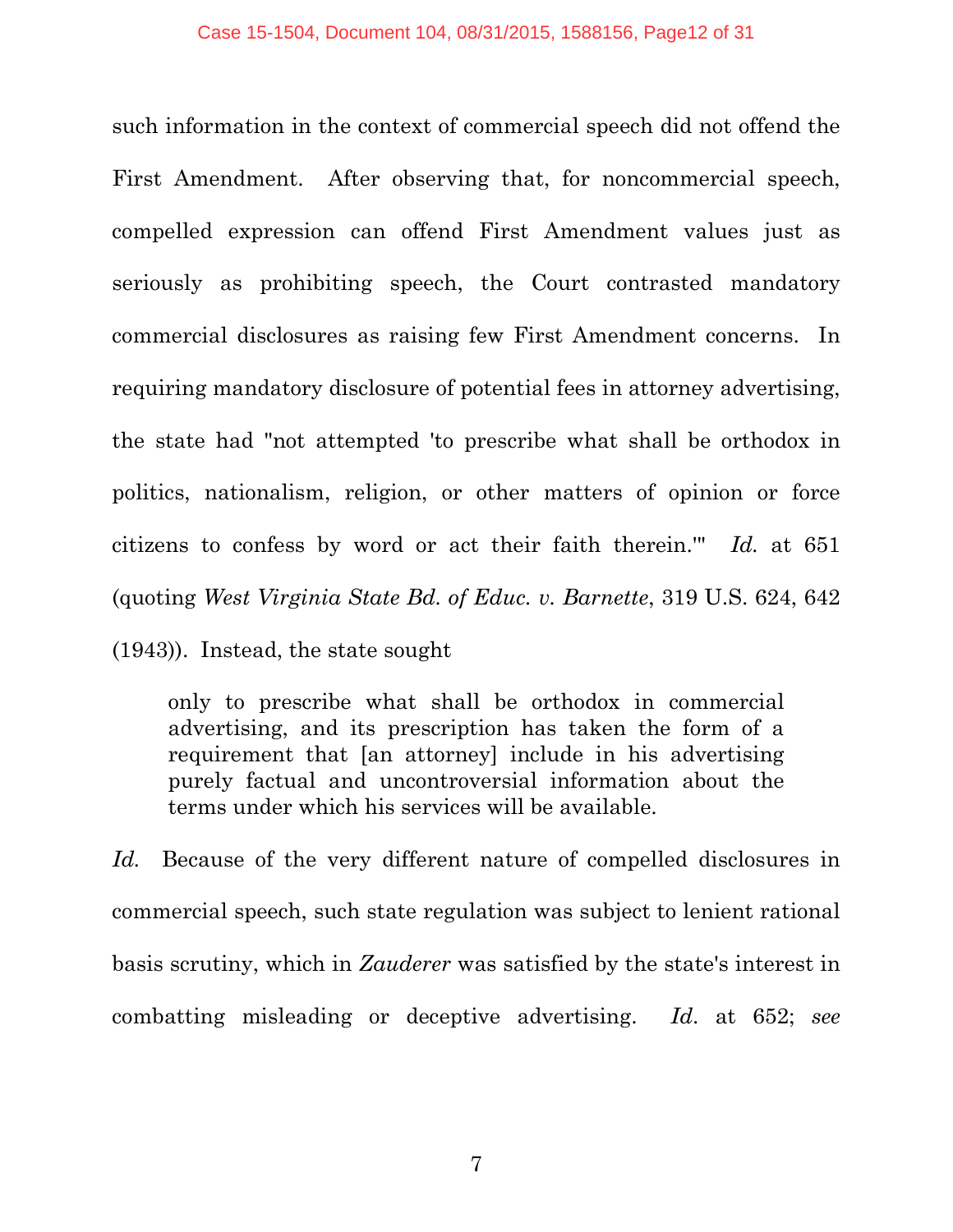*Milavetz, Gallop & Milavetz, P.A. v. United States*, 559 U.S. 229, 249 (2010); *NEMA*, 272 F.3d at 114-15.

The doctrinal basis for the Court's drawing a line between commercial and noncommercial compelled speech is important. Two factors underlie the distinction. First, the primary First Amendment value relating to the protection of commercial speech is ensuring the availability and free flow of information to consumers. *Zauderer*, 471 U.S. at 651 (citing *Virginia Pharmacy Bd. v. Virginia Citizens Consumer Council, Inc.*, 425 U.S. 748 (1976)). Obviously, requiring additional factual information to consumers serves that constitutional value. Second, the commercial speaker's "constitutionally protected interest in *not* providing any particular information in his advertising is minimal." *Id.* (emphasis original). Thus, unlike other areas of protected speech, the balance that is struck in commercial speech weighs very heavily in favor of promoting the delivery of factual information to consumers and against the concealment of such information.

As this Court has explained, "[c]ommercial disclosure requirements are treated differently from restrictions on commercial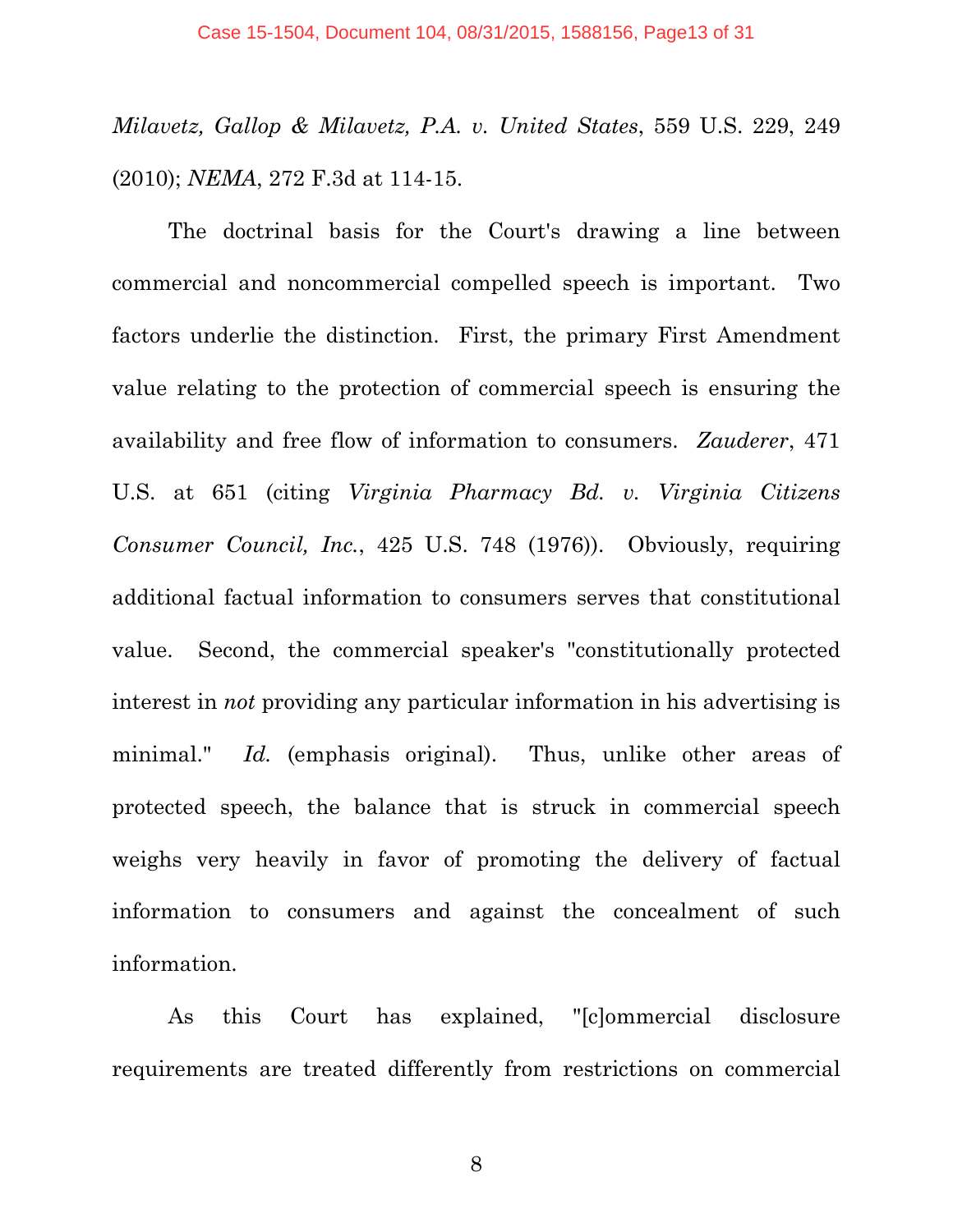speech because mandated disclosure of accurate, factual, commercial information does not offend the core First Amendment values of promoting efficient exchange of information or protecting individual liberty interests." *NEMA*, 272 F.3d at 113-14. Mandated disclosure of truthful factual information "furthers, rather than hinders, the First Amendment goal of discovery of truth and contributes to the efficiency of the 'marketplace of ideas.'" *Id.* at 114. Especially in the context of commercial speech – where the principle First Amendment value is the "protection of the robust and free flow of accurate information" – mandated disclosure of factual information receives lowered judicial scrutiny because such disclosures ordinarily serve that constitutional end. *Id.*; *accord NYSRA*, 556 F.3d at 132.

Although *Zauderer*'s lowered standard for mandated commercial disclosure arose in the context of disclosures addressing deceptive advertising, this and other courts have made clear that it is not limited to those instances. In *NEMA*, which involved mandatory labeling for products containing mercury, this Court unequivocally held that it was *Zauderer*'s rational basis standard, not the intermediate scrutiny of *Central Hudson Gas & Elec. Corp. v. Public Serv. Comm'n*, 447 U.S. 557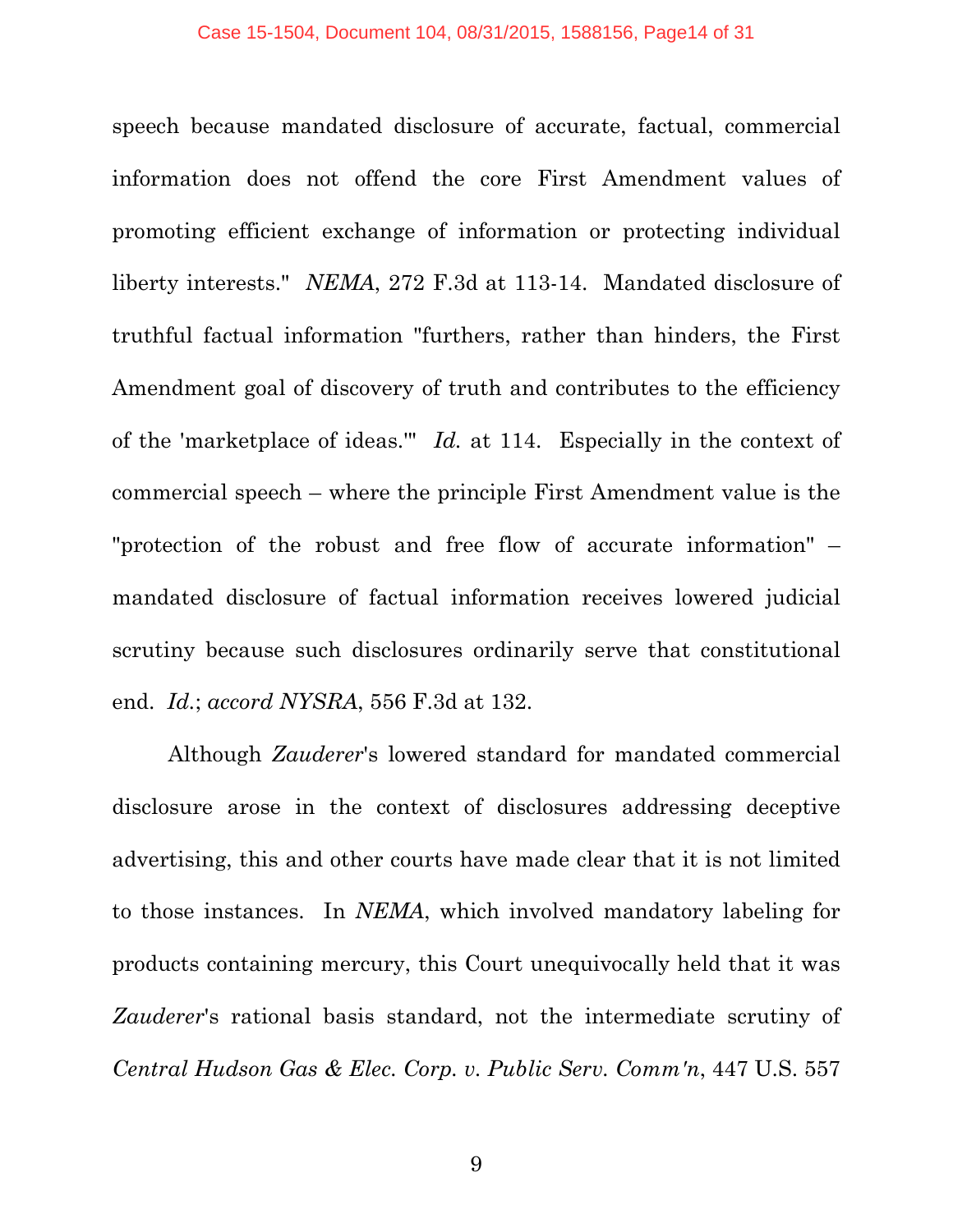#### Case 15-1504, Document 104, 08/31/2015, 1588156, Page15 of 31

(1980), that "describes the relationship between means and ends demanded by the First Amendment in compelled commercial disclosure cases. The *Central Hudson* test should be applied to statutes that *restrict* commercial speech." *NEMA*, 272 F.3d at 115 (emphasis original). The Court expressly reaffirmed this holding in *NYSRA*, which again did not involve deceptive advertising but rather mandated disclosure of calorie information by restaurants.[2](#page-14-0) *NYSRA*, 556 F.3d at 133-34; *see also Connecticut Bar Ass'n v. United States*, 620 F.3d 81, 93 (2d Cir. 2010).

Similarly, the D.C. Circuit recently made clear that *Zauderer* applies generally to commercial disclosure requirements, and is not limited to just deceptive speech. In *American Meat Institute v. U.S. Dept. of Agriculture*, which addressed federal country-of-origin labeling requirements, the court emphasized that the essential First Amendment values implicated – the free flow of information to

Ĩ.

<span id="page-14-0"></span><sup>2</sup> For this reason, this Court's decision in *International Dairy Foods Ass'n v. Amestoy*, 92 F.3d 67, 74 (2d Cir. 1996) ("*IDFA*"), which involved mandatory labeling of milk products from cows treated with growth hormones, does not control this case. In *IDFA*, the Court applied *Central Hudson*'s intermediate scrutiny standard without first considering whether the rational basis standard under *Zauderer* governed. As this Court's subsequent decisions in *NEMA* and *NYSRA* make clear, *Zauderer* applies to mandated commercial disclosures beyond the context of deceptive or misleading commercial speech.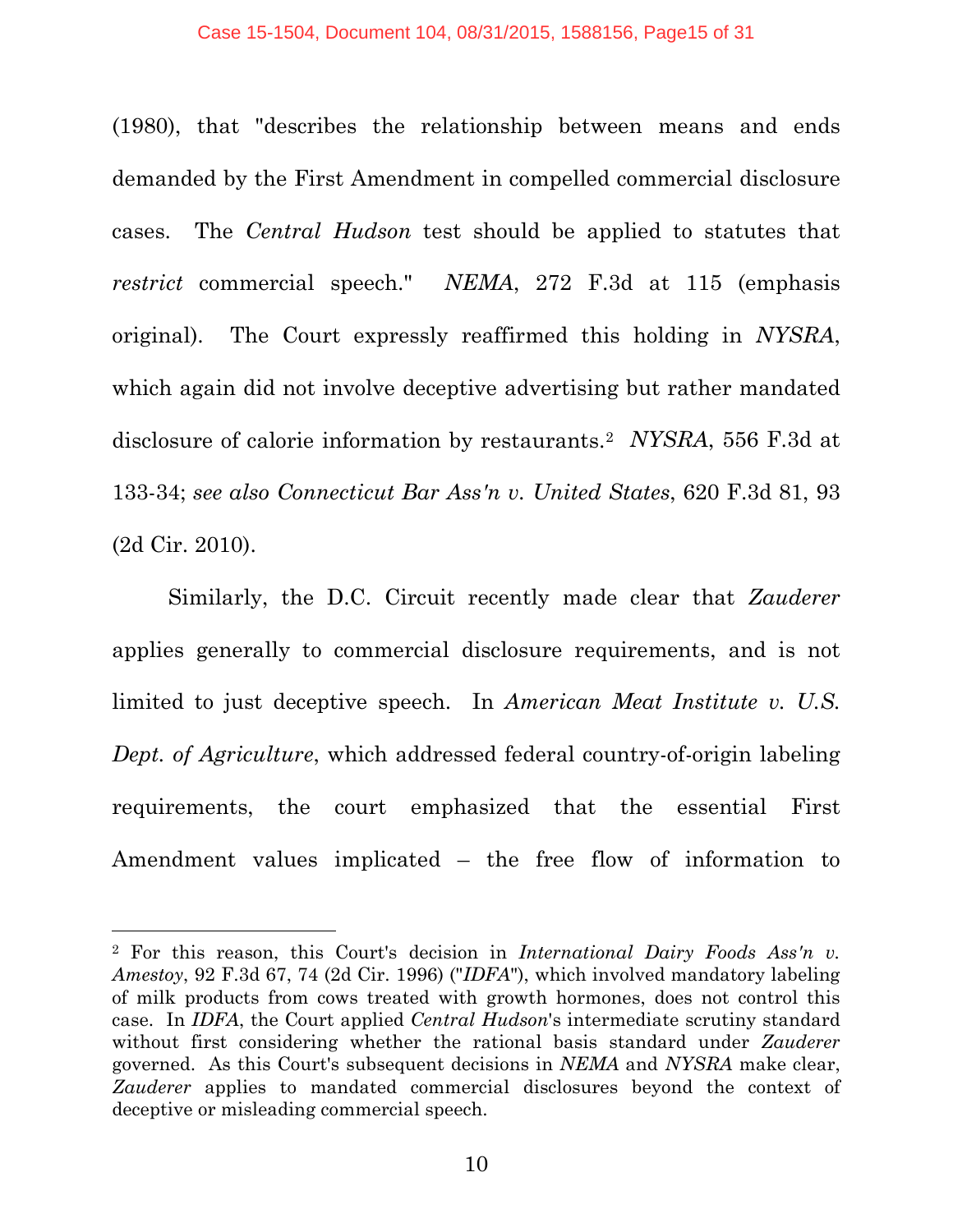consumers and the minimal interest of commercial speakers in concealing information – were "inherently applicable beyond the problem of deception…." 760 F.3d 18, 22 (D.C. Cir. 2014). Under these cases, therefore, *Zauderer* provides the standard under which the Vermont genetically engineered labeling requirement must be judged.

## <span id="page-15-0"></span>**B. The Vermont Law Requires Disclosure of Factual and Uncontroversial Commercial Information Within the Meaning of Zauderer.**

The Vermont genetically engineered labeling law requires a straight forward, accurate, factual statement disclosed to consumers: if the food product was entirely or partially produced with genetic engineering, it must be labeled with the statement "produced with genetic engineering." 9 V.S.A. § 3043. Doing so does not require a commercial speaker to take a position on the subject of genetic engineering but rather simply to do what product sellers are routinely required to do when they propose to sell to the consuming public – to provide factual information about the product. *See, e.g.,* 15 U.S.C. § 70b (textile product labeling); 21 C.F.R. § 101.3 (food statement-of-identity labeling); *id*. § 101.4 (food ingredient labeling); *id.* § 101.5 (food manufacturer or distributor); *id.* § 101.9 (food nutrition labeling); 27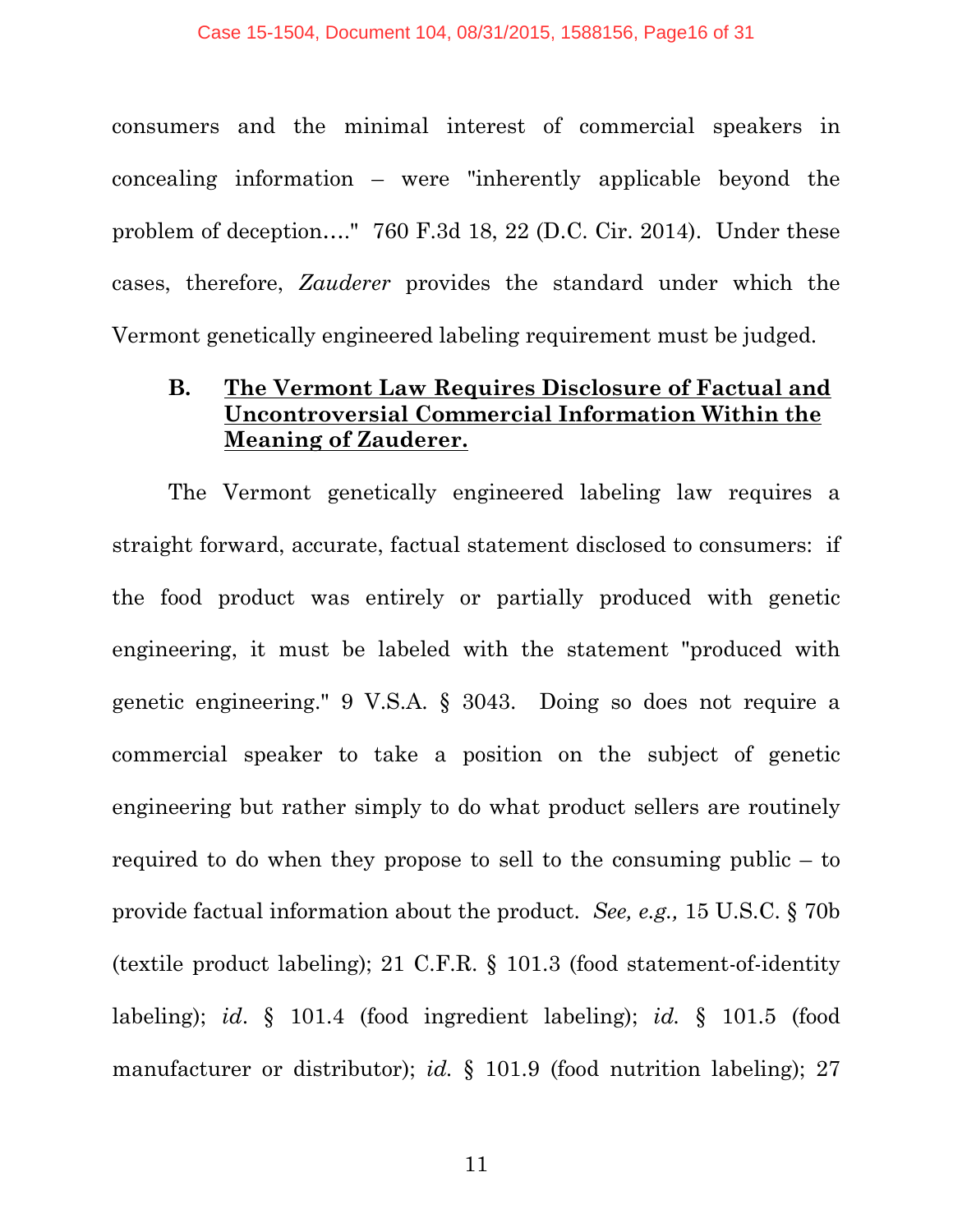C.F.R. § 4.32 (wine labeling); *id.* § 7.32 (malt beverage labeling); *American Meat Institute*, 760 F.3d at 20 (country-of-origin labeling). Although the benefits and risks of genetically engineered food may be the subject of continuing public debate and disagreement, the mere disclosure of the fact the food product is produced by genetic engineering is itself "factual and uncontroversial" within the meaning of the First Amendment standard articulated in *Zauderer.* 

The plaintiffs do not, and cannot, contest that the "produced with genetic engineering" label is accurate and factual commercial information. If the food product that is offered for sale was produced with genetic engineering, its label must state so. The plaintiffs nonetheless argue that this otherwise accurate and factual statement is controversial and therefore outside the confines of permissible mandatory disclosure requirements recognized under *Zauderer* and its progeny. This distorts the reference in *Zauderer* to "factual and uncontroversial" information and untethers *Zauderer*'s rule from its doctrinal underpinnings.

In *Zauderer*, the Court noted that the mandated disclosure at issue required "purely factual and uncontroversial information about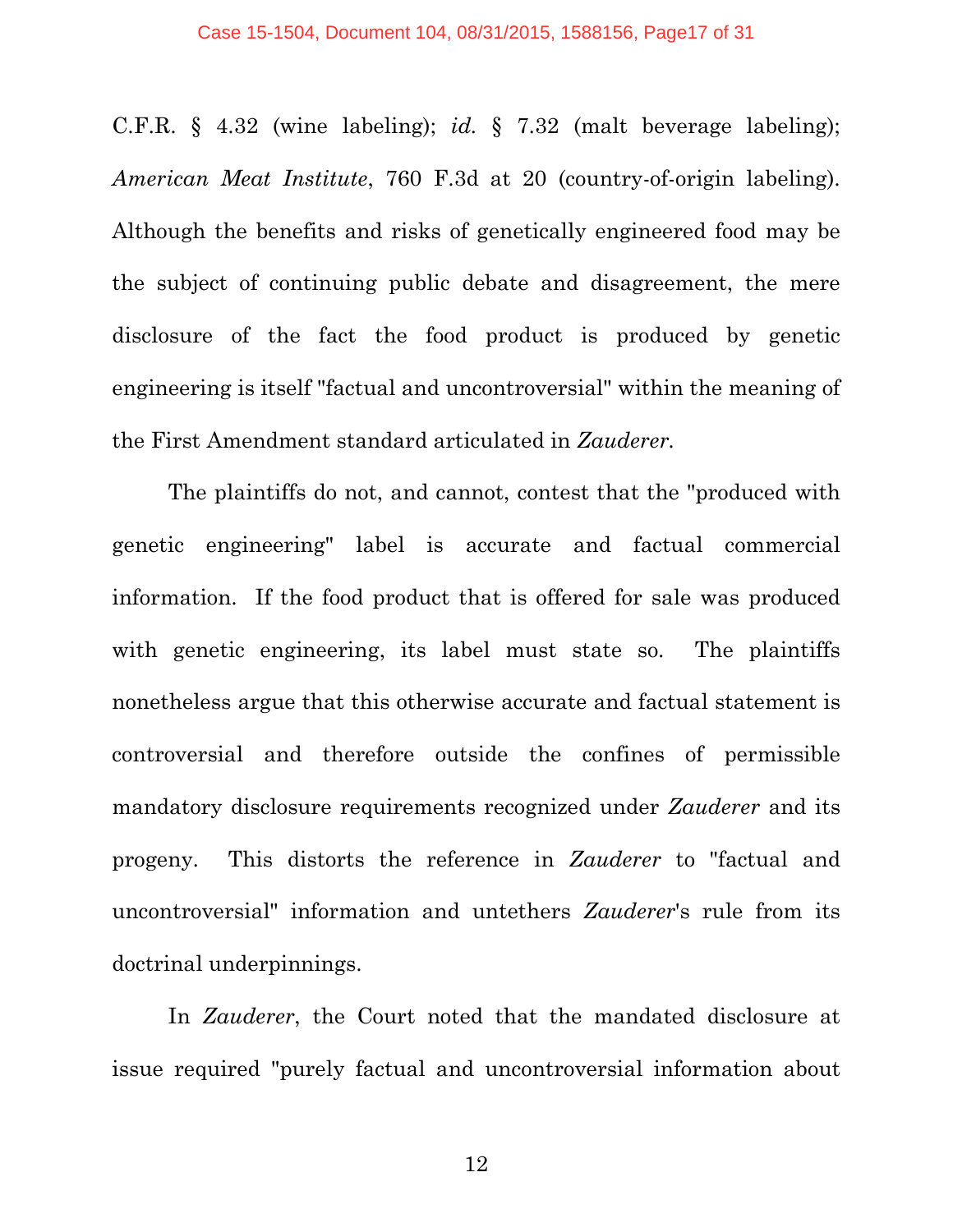the terms" under which services would be offered. 471 U.S. at 651. A court should not unthinkingly take language that is merely descriptive of circumstances of one case as necessarily reflecting the limits of the rule articulated in that case. *See Arkansas Game & Fish Comm'n v. United States*, 133 S.Ct. 511, 520 (2012); *American Meat Institute*, 760 F.3d at 22. "Factual and uncontroversial" should not be given some talismanic quality such that, if the mandated disclosure touches on any subject about which there is some public dispute, it would be outside of *Zauderer*'s scope. Rather, it should be understood and applied in a way that is consistent with and furthers the First Amendment values that mandatory commercial disclosures implicate. Again, as the *Zauderer* Court emphasized, the First Amendment's protection of commercial speech is principally about ensuring consumers receive information relating to commercial transactions. Counterposed against the paramountcy of the free flow of commercial information, the speaker's interest in not providing factual information is "minimal." *Zauderer*, 471 U.S. at 651.

As this Court stated in *NEMA*, "[r]equiring disclosure of accurate, factual commercial information presents little risk that the state is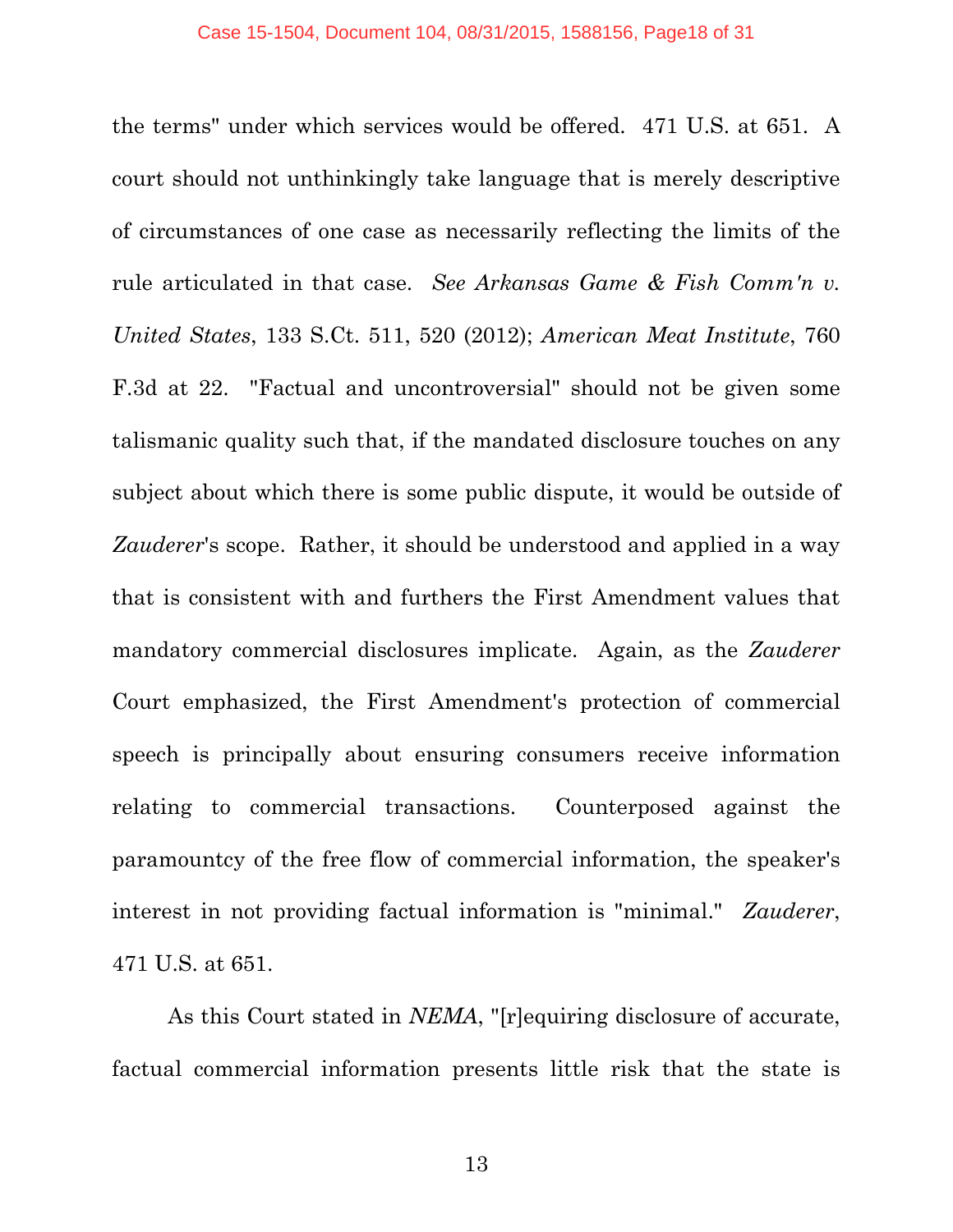forcing speakers to adopt disagreeable state-sanctioned positions, suppressing dissent, confounding the speaker's attempts to participate in self-governance, or interfering with an individual's right to define and express his or her own personality." *NEMA*, 272 F.3d at 114. Vermont does not seek to make the plaintiffs' members its mouthpiece for a state-sanctioned position on genetically engineered products or to otherwise encourage or discourage any expression of views on the subject. *See American Meat*, 760 F.3d at 27. It simply requires that food products that are produced with genetic engineering be labeled with that one fact. No warning is required. No statement of the potential risks must be included. No suggestion must be made that consumers should avoid genetically engineered foods or even to learn more about genetically engineered products. The mandated disclosure is entirely factual and neutral.

In this sense, the Vermont labeling requirement is entirely different than the San Francisco ordinance requiring disclosures relating to cellular phones that the Ninth Circuit held unconstitutional in *CTIA-Wireless Ass'n v. City & Cty. of San Francisco*, 494 Fed. Appx. 752 (9th Cir. 2012). There, the disclosures went beyond just factual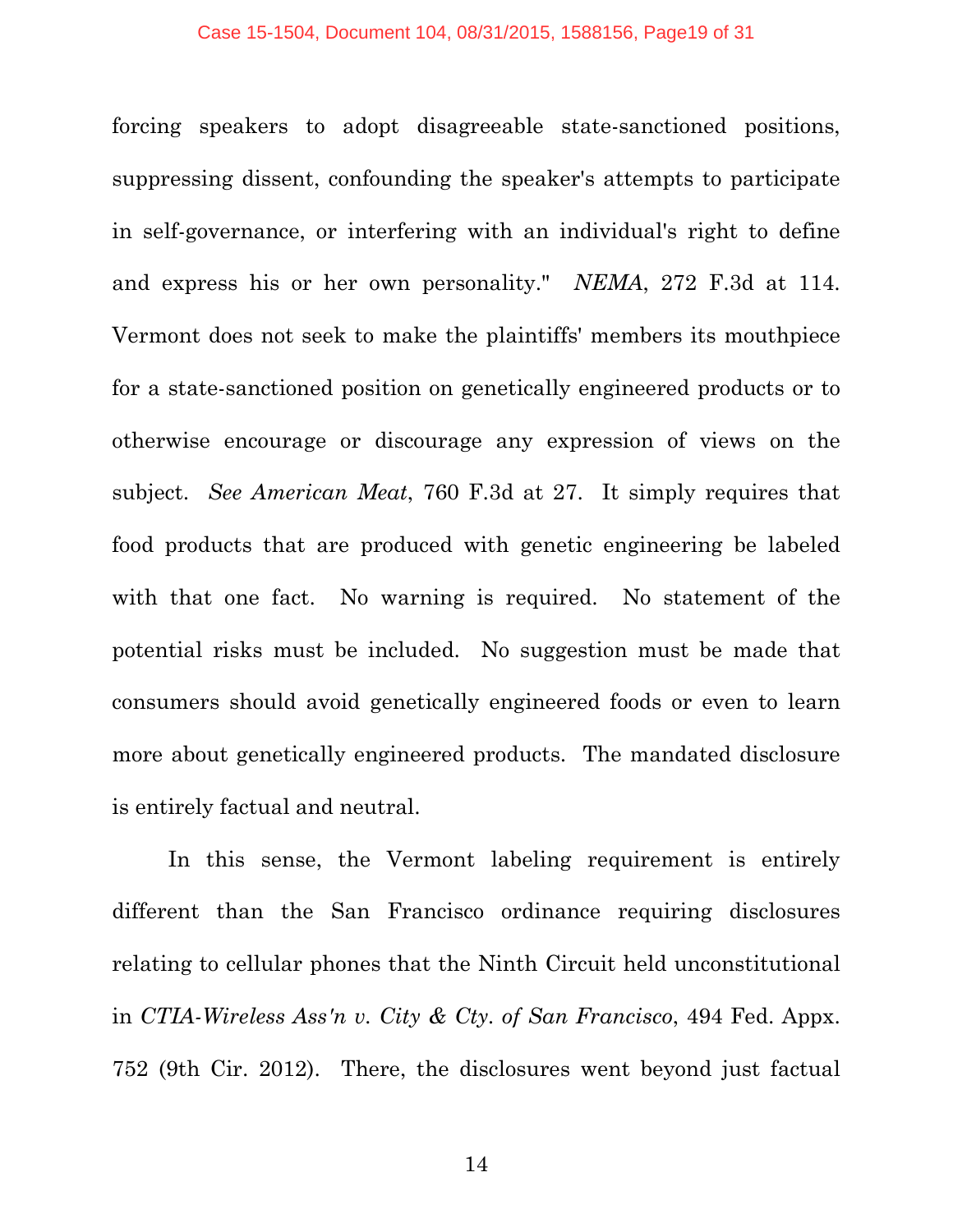statements about radio frequency emissions from cellular phones, but also included recommendations about how to reduce exposure to such emissions – effectively a nonfactual warning "that using cell phones is dangerous." *Id.* at 753. Thus, by compelling more than just a factual statement, the ordinance required a commercial speaker to communicate a state-sanctioned message that went beyond the "factual and uncontroversial" disclosures *Zauderer* upheld.

By contrast, the Vermont labeling requirement demands only the communication of accurate, factual commercial information, and nothing else. Although there is controversy in the scientific community and the public generally about genetically engineered products, the information communicated through the mandated label, by itself, is uncontroversial. The label "produced with genetic engineering" is a neutral, factual statement. It does not include or compel any other commentary, warnings, recommendations, references or counterstatements. Such a neutral, factual disclosure should be deemed as "factual and uncontroversial" within the meaning of *Zauderer. See American Meat*, 760 F.3d at 27; *Evergreen Ass'n, Inc. v. City of New York*, 740 F.3d 233, 249-50 (2d Cir. 2014) ("neutral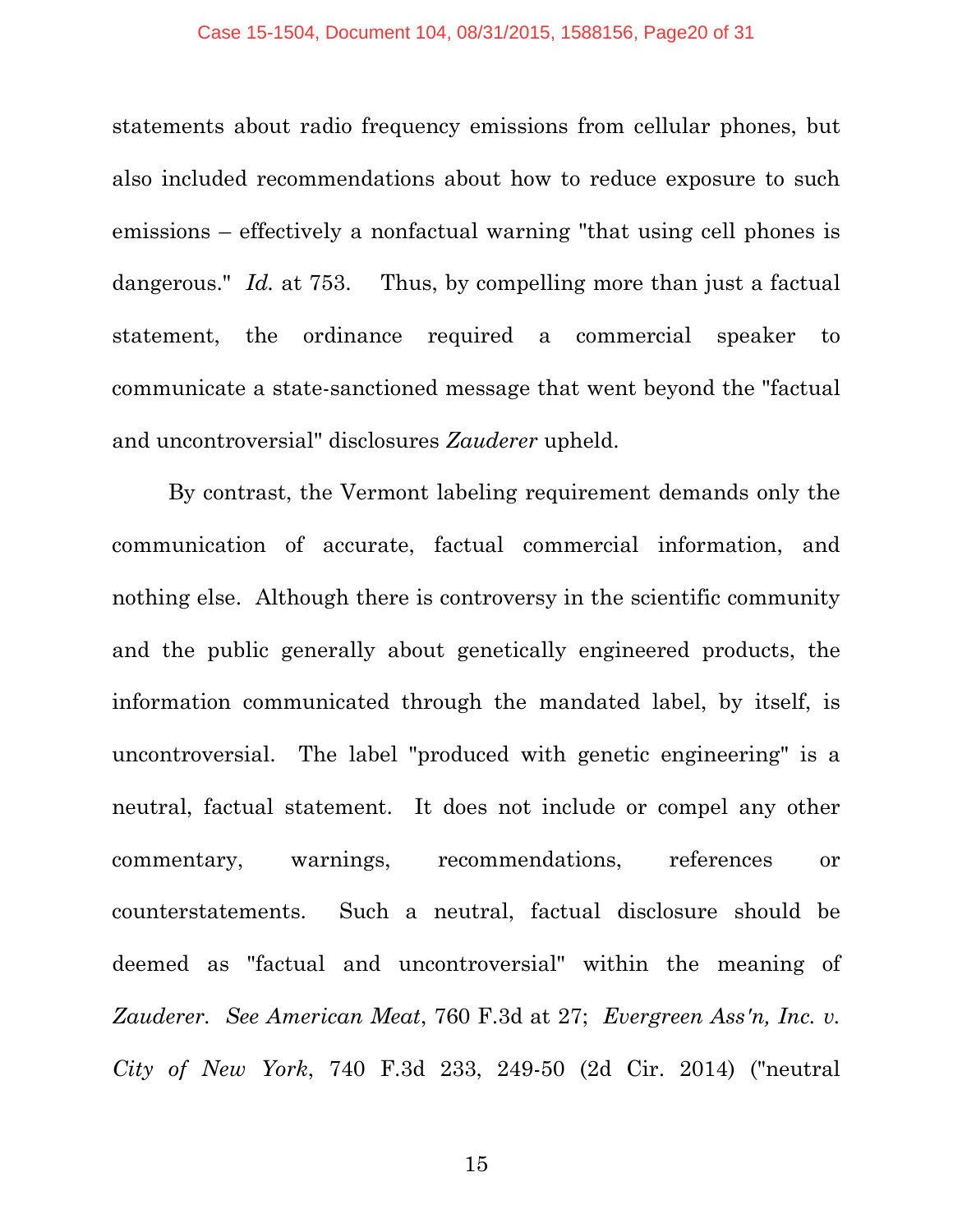#### Case 15-1504, Document 104, 08/31/2015, 1588156, Page21 of 31

message" that pregnancy service center has a licensed medical provider satisfied even strict scrutiny under the First Amendment), *cert. denied*, 135 S.Ct. 435 (2014).

A legislature, as it typically does in so many areas of commercial advertising and marketing, *see NEMA* , 272 F.3d at 116, should be able to regulate commercial speech to mandate disclosure of factual product information that consumers want to receive. Particularly where the First Amendment interests of the commercial speaker to withhold information are, as the Supreme Court described, "minimal," *Zauderer*, 471 U.S. at 651, the decision to mandate disclosure is the sort of policy question that courts ought to defer to the judgment of the elected branch of government. Rather than impose its own notions of what information consumers need or do not need to receive, courts should scrutinize Vermont's labeling requirement under *Zauderer*'s reasonable basis standard.

Because there is on-going public debate about genetically engineered food does not render the mandatory disclosures "controversial" within the meaning of *Zauderer*. Indeed, the continuing public and scientific discourse on this subject demonstrates that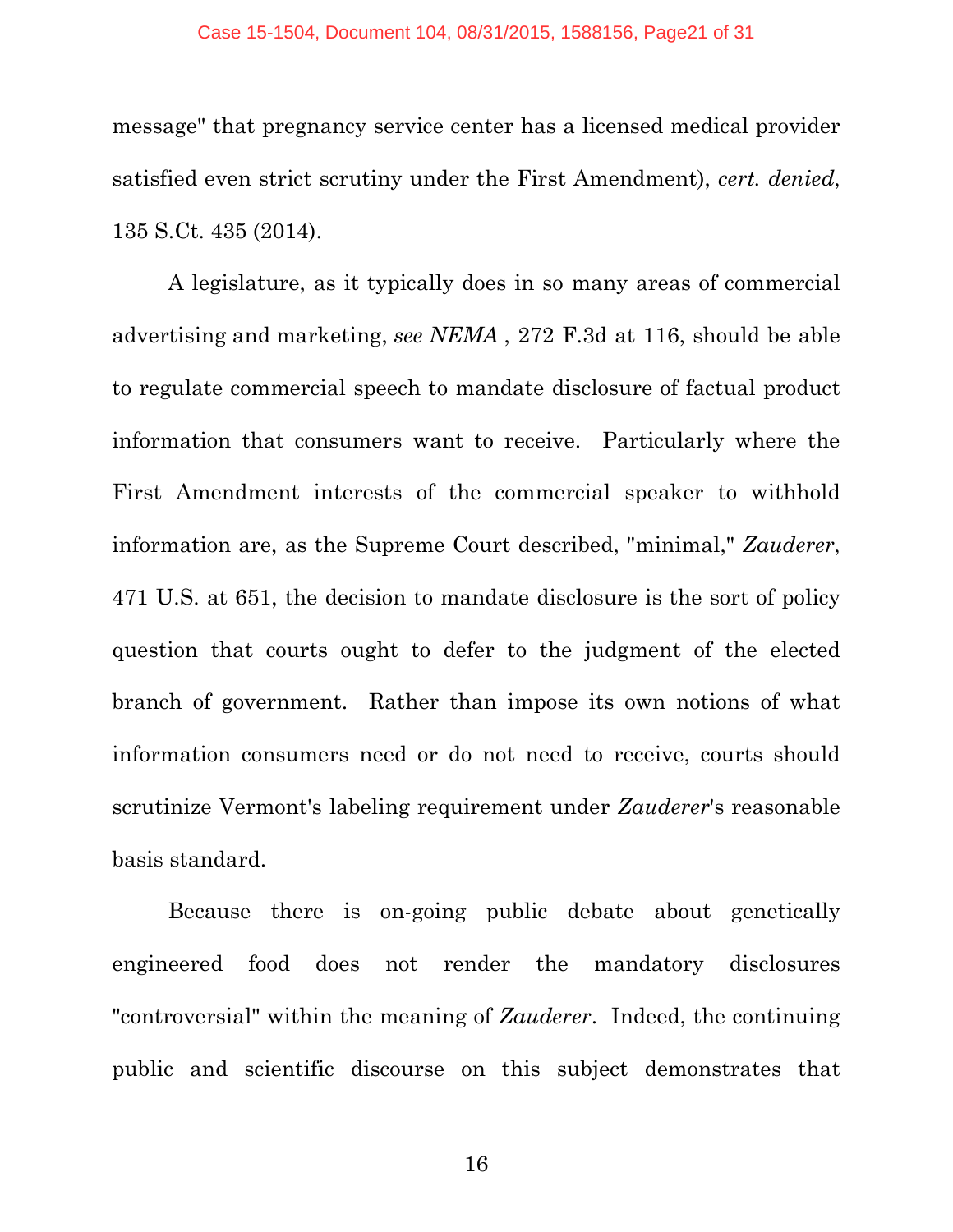#### Case 15-1504, Document 104, 08/31/2015, 1588156, Page22 of 31

mandating accurate factual information, instead of protecting the suppression of such information, ultimately furthers First Amendment values. Vermont chose to give consumers more, not less, information to manage their *own* decisions about food purchasing and consumption in light of the on-going debate about genetically engineered foods. Some, no doubt, will choose to ignore the information and others may choose as a matter of caution and preference to avoid labeled products. Courts should defer to legislative judgments to inform and facilitate those choices.

This would be a very different case if Vermont required a label stating that "genetically engineered products are dangerous." Such a statement, at this stage in the public's discourse, could accurately be described as "controversial" within the meaning of *Zauderer*. Instead, Vermont mandates disclosure only of a neutral statement of accurate factual information, and not a warning or cautionary message. Accordingly, the court's scrutiny of the legislative determination to mandate this labeling should be limited to evaluating its rational basis. To do otherwise would require courts to engage in the kind of policy and factual judgments – for example, weighing the competing claims about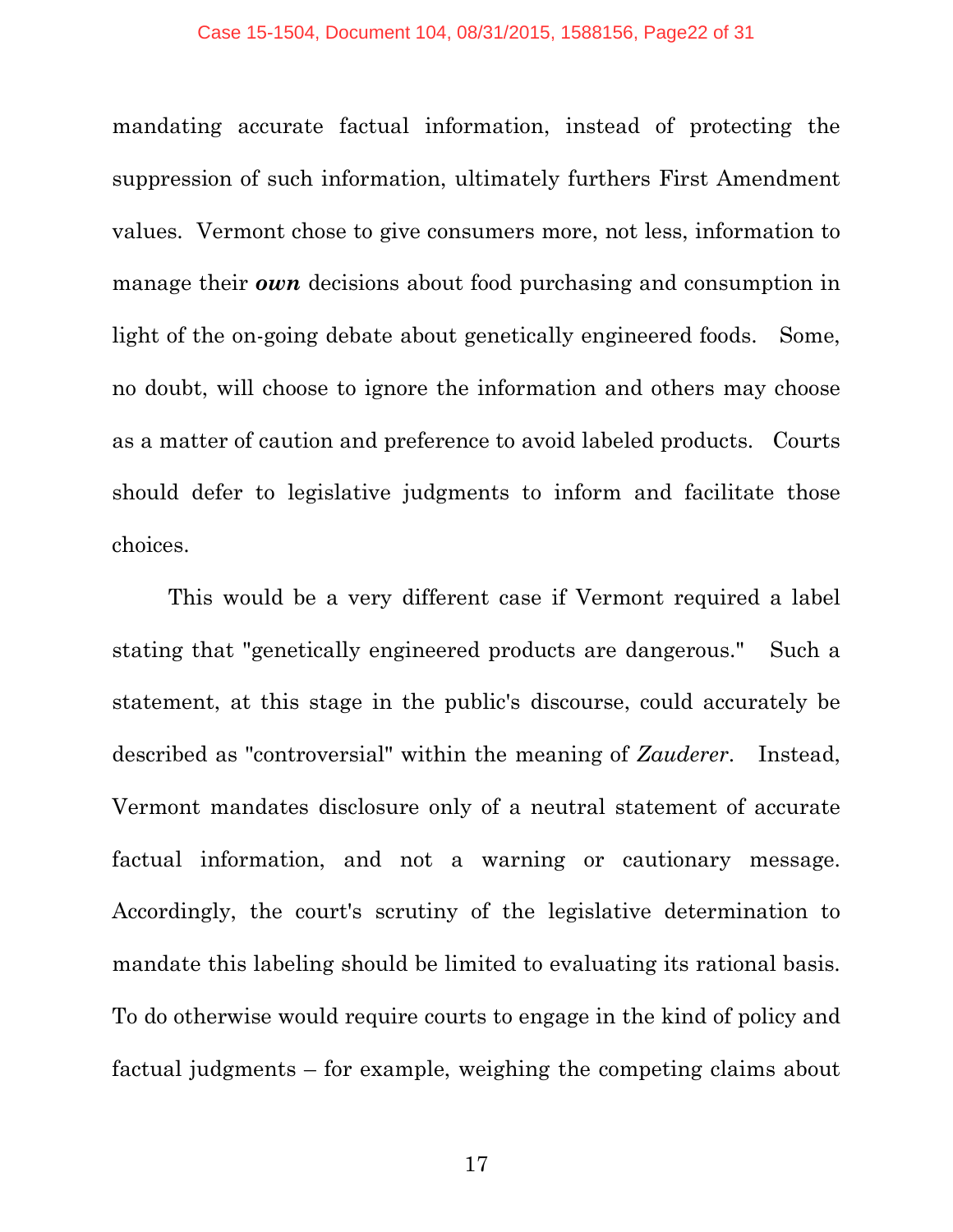the state of scientific or technical understandings – that are ordinarily left best to the legislative branch. In other First Amendment contexts, taking on the task of making those types of factual findings ordinarily ill-suited to the judicial enterprise may be necessary to further the First Amendment value of ensuring the free flow of commercial information. However, when the mandated disclosure is a neutral, factual statement of information that consumers, through their elected representatives, demonstrate that they want about the products they buy, the more searching inquiry of legislative judgments called for by heightened scrutiny simply is not justified by any advance in the availability of commercial information.

The *Zauderer* Court did acknowledge that there could be instances in which mandated commercial disclosures could run afoul of the First Amendment. It stated that "unjustified or unduly burdensome" disclosure requirements could be unconstitutional "by chilling protected commercial speech." 471 U.S. at 651. Vermont's mandated disclosure does not do so. In this regard, Vermont's genetically engineered labeling requirement stands in stark contrast to the disclosure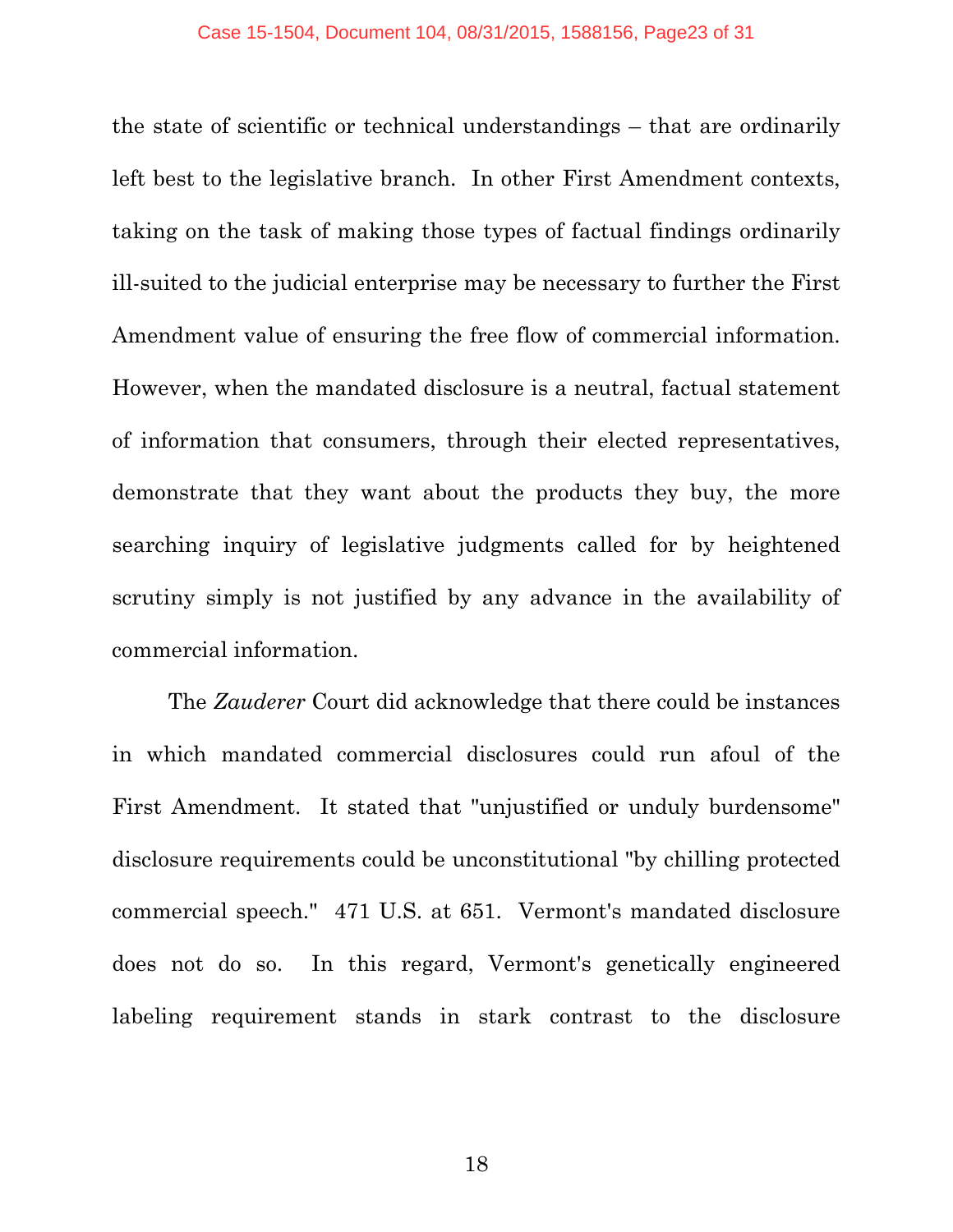requirement this Court recently struck down in *Safelite Group, Inc. v. Jepsen*, 764 F.3d 258 (2d Cir. 2014).

In *Safelite*, this Court reaffirmed that *Zauderer*'s reasonable basis standard applies to mandatory commercial disclosure laws. *Id.* at 263. Unlike Vermont's genetically engineered labeling requirement, however, the disclosure mandate at issue in *Safelite* did not require communication of information about the speaker's own products or services, but rather about those of competitors. Specifically, it prohibited a business from identifying or directing a customer to a glass repair shop it owned or was affiliated with unless it also provided the name of at least one other glass repair shop. *Id.* at 260. This Court emphasized how such a mandated disclosure – triggered by the decision to communicate some information to a customer – "does more to inhibit First Amendment values than to advance them." *Id.* at 264. "Prohibiting a business from promoting its own product on the condition that it also promote the product of a competitor is a very serious deterrent to commercial speech." *Id.* Thus, the disclosure mandate, contingent on the content of the commercial speaker's communication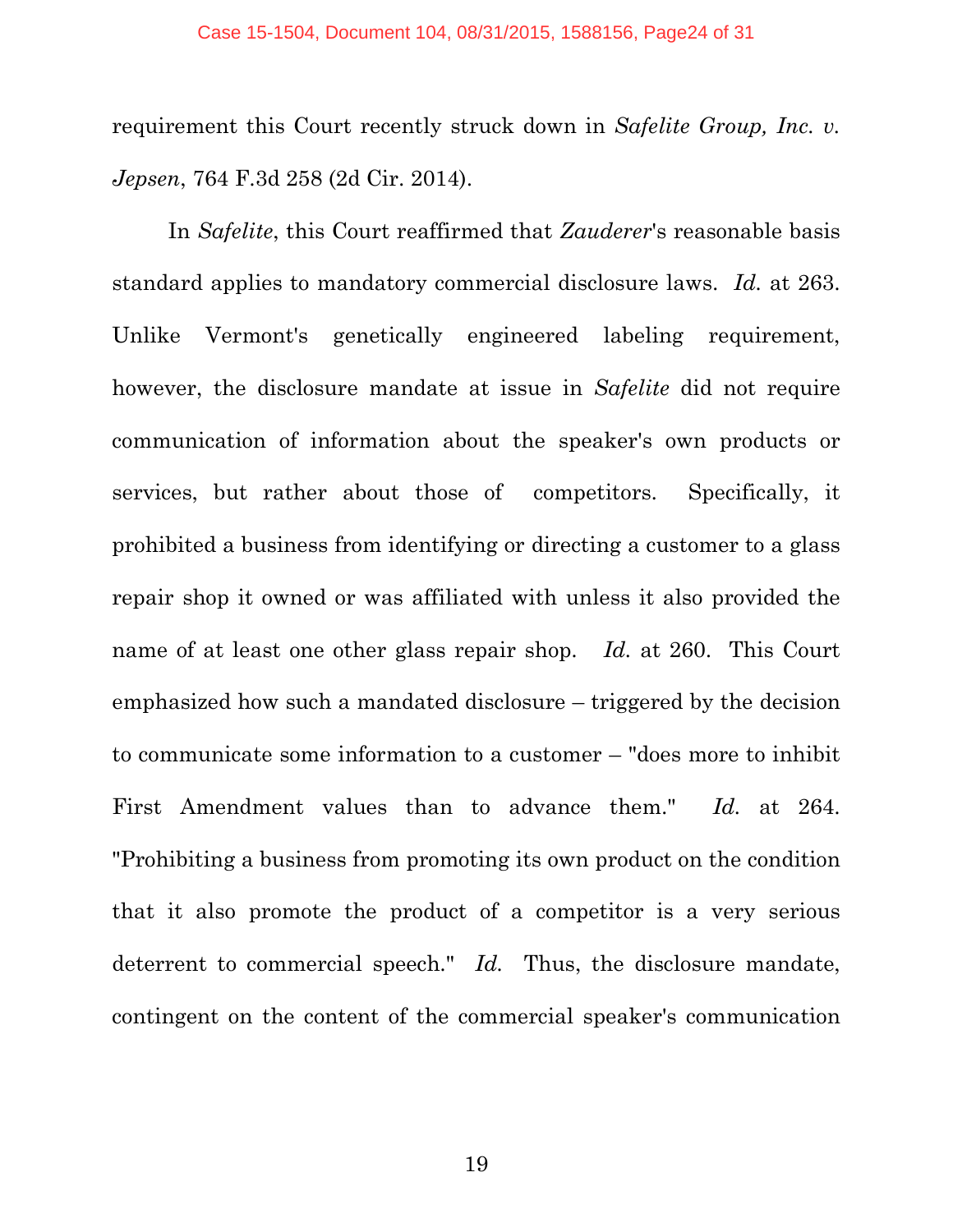and requiring information about a competitor's services rather than its own, has the effect of chilling protected commercial speech.

Nothing in the Vermont labeling requirement would have a similar chilling effect. The labeling requirement is not conditioned on anything the product seller communicates, but rather on the fact that the product it offers to sell was produced with genetic engineering. Nor does it require any statement about a competitor or similar subject that would create a deterrent to otherwise protected commercial speech. The product seller cannot sell its genetically engineered food without the mandated label, but it is not in any way prohibited, discouraged or inhibited from communicating with prospective customers. Its protected commercial speech is not chilled by the mandated label.

Finally, Vermont's labeling requirement is not, as the plaintiffs contend, just a matter of simple "consumer curiosity." *See International Dairy Foods Ass'n v. Amestoy*, 92 F.3d 67, 74 (2d Cir. 1996) (holding that satisfaction of consumer curiosity alone does not satisfy intermediate scrutiny under *Central Hudson*). The Vermont legislature identified legitimate and substantial policy interests for imposing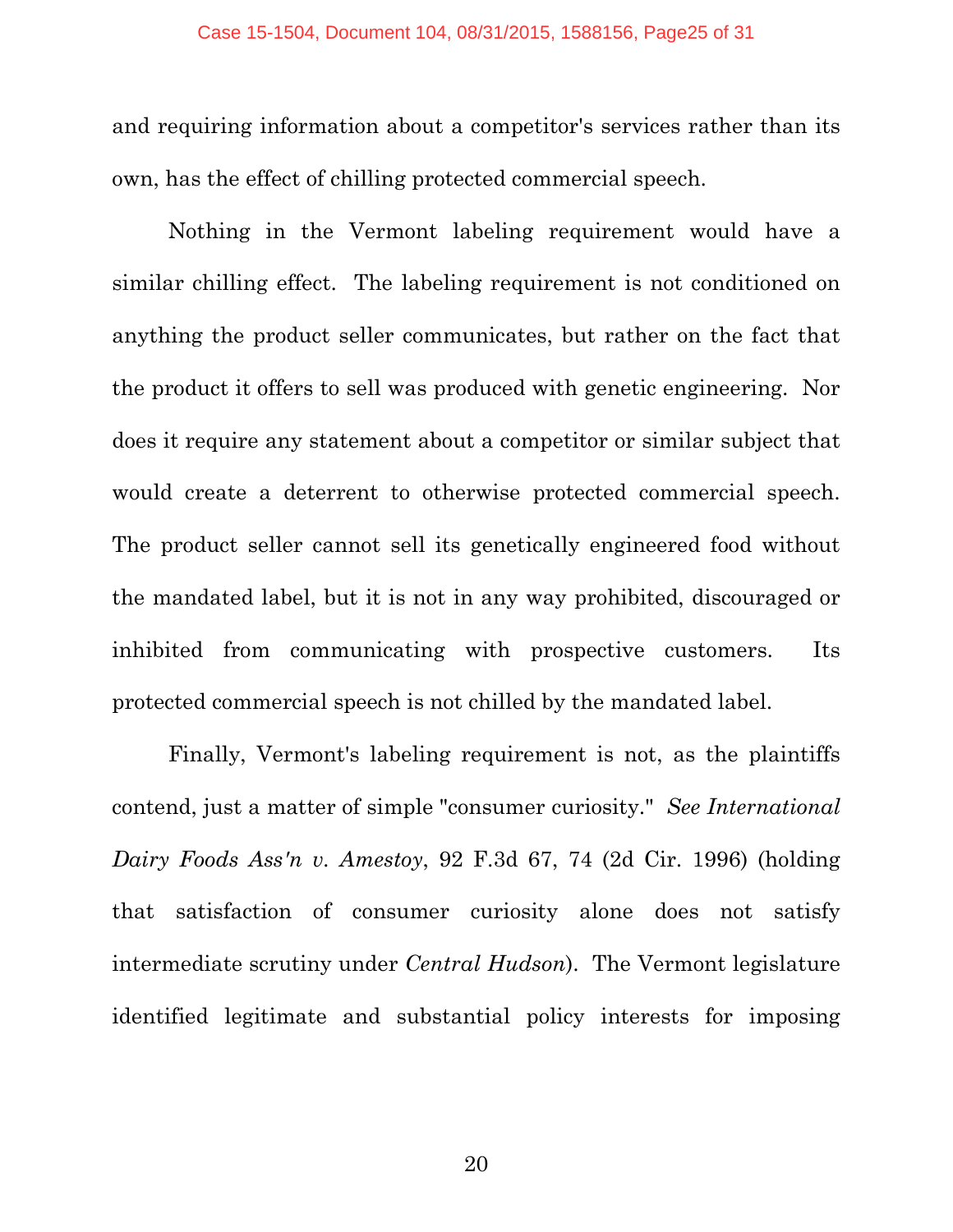genetically engineered labeling. Specifically, its statement of purpose

included:

(1) Public health and food safety. Establish a system by which persons may make informed decisions regarding the potential health effects of the food they purchase and consume and by which, if they choose, persons may avoid potential health risks of food produced from genetic engineering.

(2) Environmental impacts. Inform the purchasing decisions of consumers who are concerned about the potential environmental effects of the production of food from genetic engineering.

(3) Consumer confusion and deception. Reduce and prevent consumer confusion and deception by prohibiting the labeling of products produced from genetic engineering as "natural" and by promoting the disclosure of factual information on food labels to allow consumers to make informed decisions.

(4) Protecting religious practices. Provide consumers with data from which they may make informed decisions for religious reasons.

9 V.S.A. § 3041. Moreover, as discussed fully in appellees' brief, the

Vermont legislature made detailed findings supporting each of these interests after conducting an extensive review of available studies and scientific literature as well as hearing testimony about human health risks, environmental consequences, consumer confusion and religious objections associated with genetically engineered food. Appellees Br., at 5-13.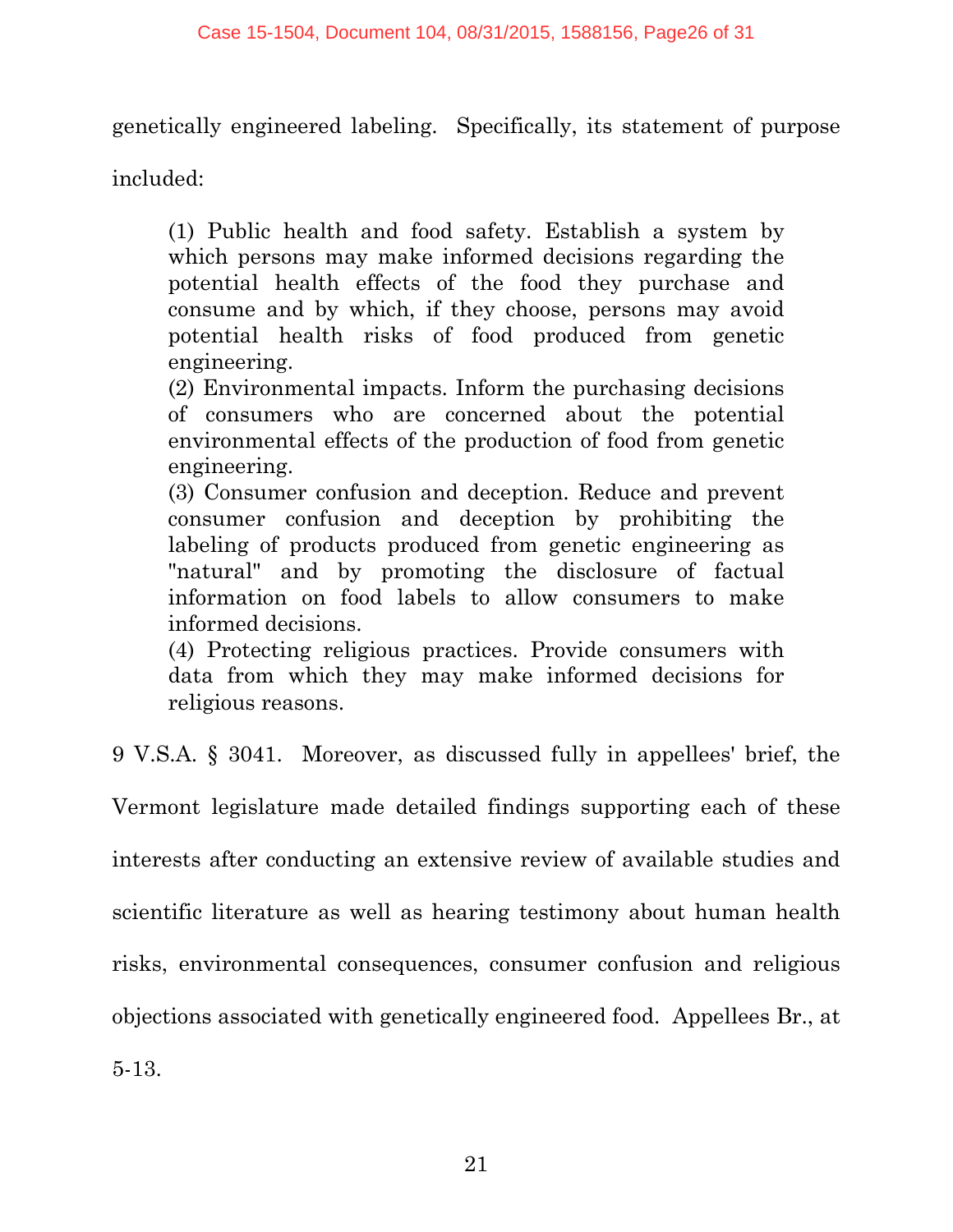Through their elected representatives, the citizens of Vermont have expressed not just a "curiosity" about genetically engineered foods; they want to have the opportunity to learn, before they purchase a food product, whether a product was produced with genetic engineering, and with that accurate, factual information, make *their own* decisions whether to purchase the product. This is a decision, reached through the legislative process, deserving of respect by the courts. That respect takes the form of applying the *Zauderer* standard to the Vermont labeling requirement. And when that standard is applied, just like the mercury labeling in *NEMA*, 272 F.3d at 115-16, the calorie disclosures in *NYSRA*, 556 F.3d at 135-26, and the country-of-origin labeling in *American Meat*, 760 F.3d at 27, the genetically engineered labeling requirement is consistent with the First Amendment.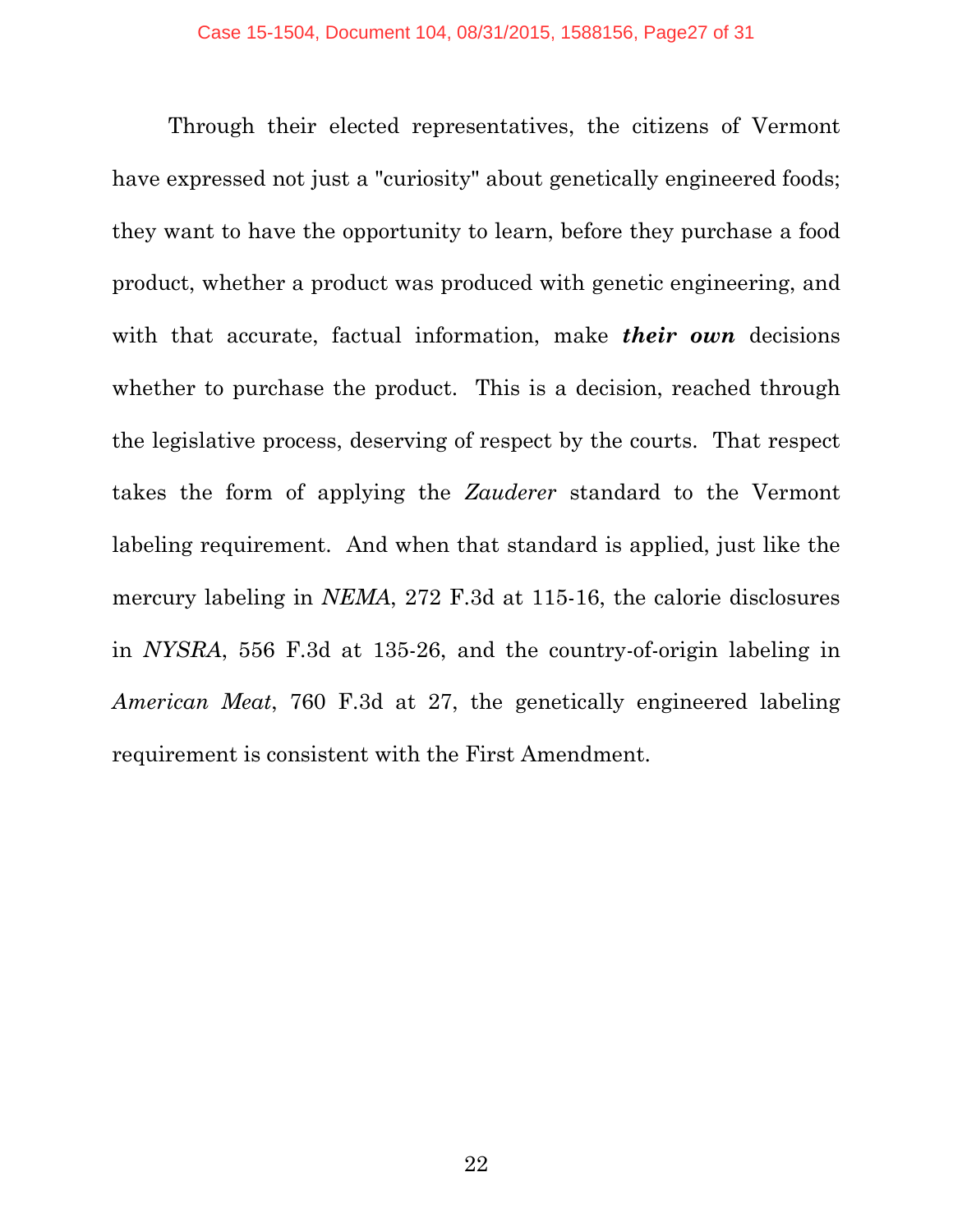## **CONCLUSION**

<span id="page-27-0"></span>For the foregoing reasons, the judgment of the district court

should be affirmed.

Respectfully submitted,

GEORGE JEPSEN ATTORNEY GENERAL OF CONNECTICUT

By: /s/ Mark F. Kohler . Gregory T. D'Auria Solicitor General Mark F. Kohler Assistant Attorney General 55 Elm Street Hartford, CT 06141-0120 860-808-5020 Mark.Kohler@ct.gov

JANET T. MILLS ATTORNEY GENERAL OF MAINE 6 State House Station Augusta, ME 04333 202-626-8800

BRIAN E. FROSH ATTORNEY GENERAL OF MARYLAND 200 Saint Paul Place Baltimore, Maryland 21202 410-576-6300

MAURA HEALEY ATTORNEY GENERAL OF MASSACHUSETTS One Ashburton Place Boston, MA 02108 617-727-2200

LISA MADIGAN ATTORNEY GENERAL OF ILLINOIS 100 West Randolph Street 12th Floor Chicago, Illinois 60601 312-814-3000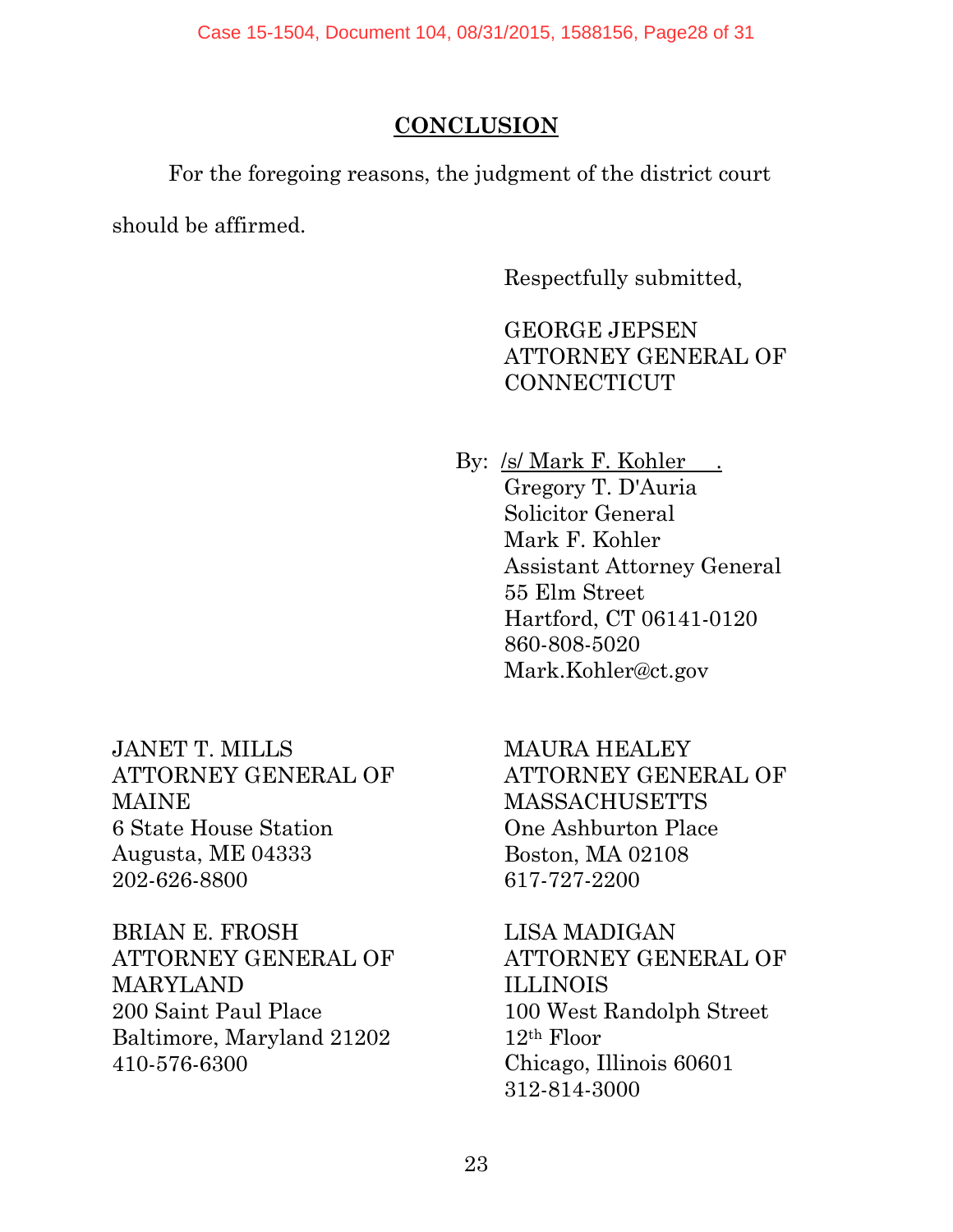JOSEPH A. FOSTER ATTORNEY GENERAL OF NEW HAMPSHIRE 33 Capital St. Concord, NH 03301 603-271-1202

DOUGLAS S. CHIN ATTORNEY GENERAL OF HAWAII 425 Queen St. Honolulu, HI 96813 808-586-1365

ROBERT W. FERGUSON ATTORNEY GENERAL OF WASHINGTON 1125 Washington Street SE PO Box 40100 Olympia, WA 98504-0100 360-753-6200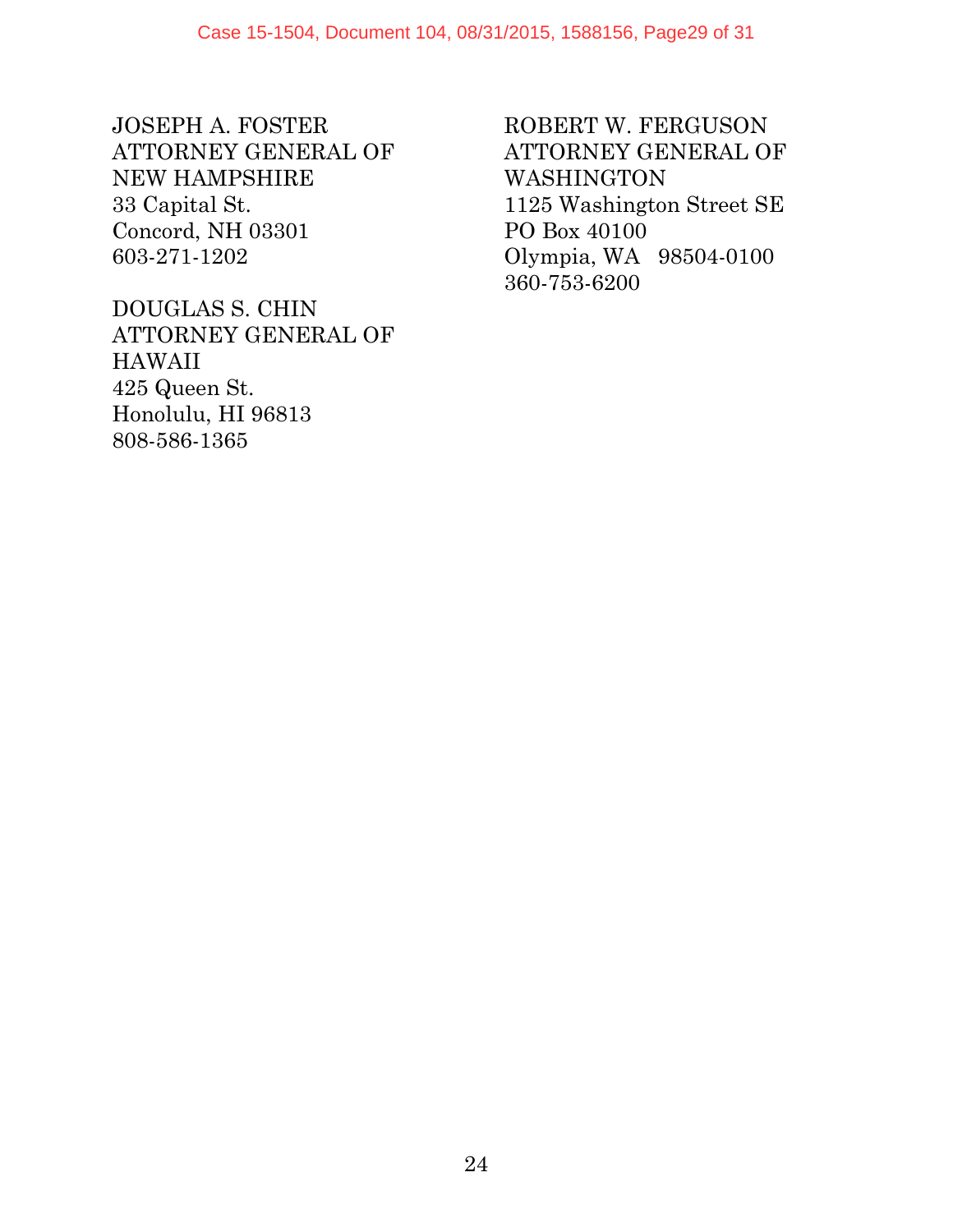#### **CERTIFICATION OF COMPLIANCE WITH RULE 32**

<span id="page-29-0"></span>I hereby certify that this brief complies with the type-volume limitations of Rule 29(d) and Rule 32(a)(7)(B) of the Federal Rules of Appellate Procedure in that this brief contains 4,041 words, excluding the parts of the brief exempted by Fed. R. App. P.  $32(a)(7)(B)(iii)$ , and complies with the typeface requirements of Fed. R. App. P. 32(a)(5) and the type style requirements of Fed. R. App. P. 32(a)(6) because it has been prepared using Microsoft Word in Century Schoolbook 14-point font.

> /s/ Mark F. Kohler . Mark F. Kohler Assistant Attorney General